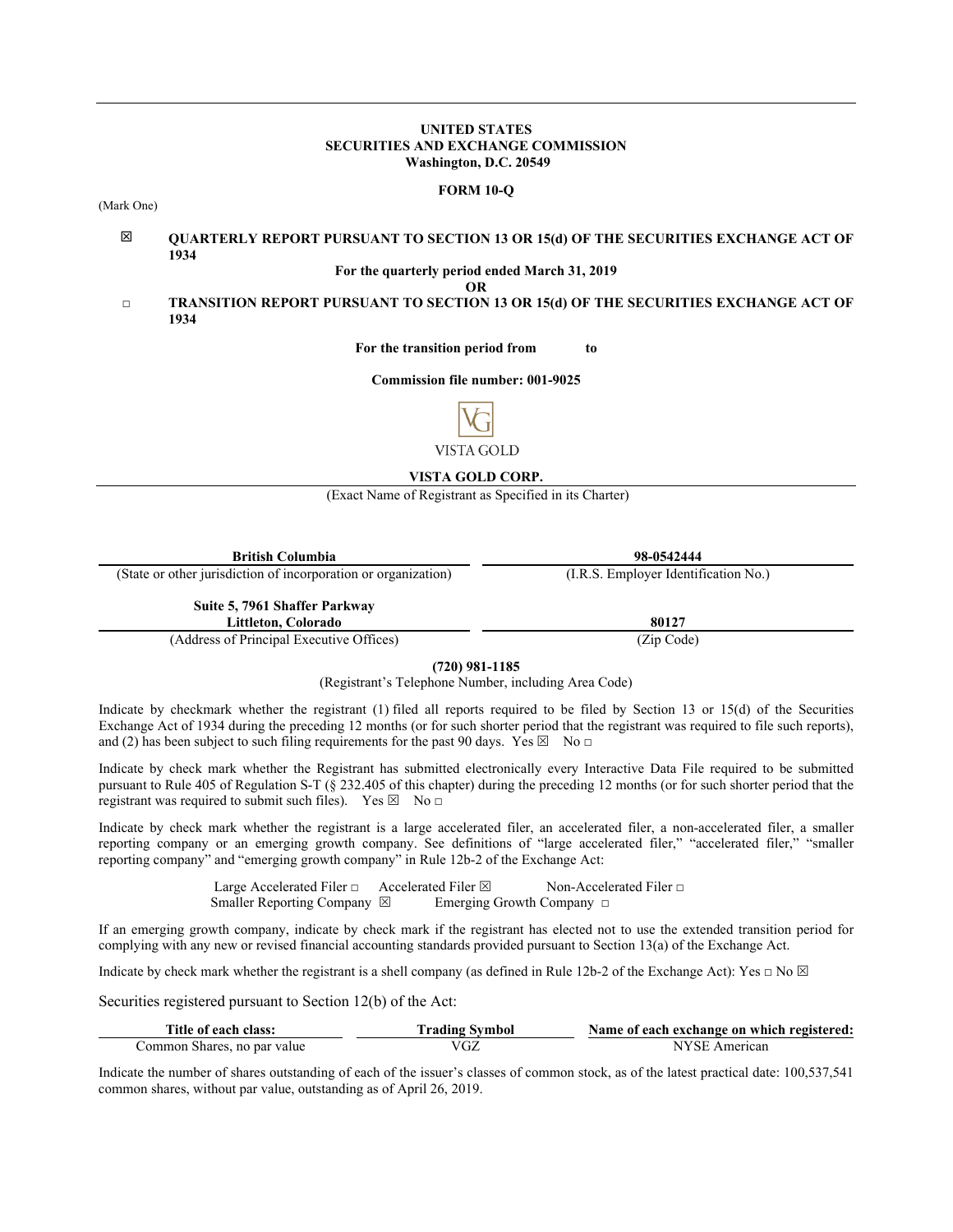## **VISTA GOLD CORP. (An Exploration Stage Enterprise) FORM 10-Q For the Quarter Ended March 31, 2019 INDEX**

|                                                                         | Page |
|-------------------------------------------------------------------------|------|
| <b>PART I – FINANCIAL INFORMATION</b>                                   |      |
| <b>ITEM 1. CONDENSED CONSOLIDATED FINANCIAL STATEMENTS</b>              |      |
| ITEM 2. MANAGEMENT'S DISCUSSION AND ANALYSIS OF FINANCIAL CONDITION AND | 14   |
| <b>RESULTS OF OPERATIONS</b>                                            |      |
| <b>ITEM 4. CONTROLS AND PROCEDURES</b>                                  | 24   |
| <b>PART II - OTHER INFORMATION</b>                                      |      |
| <b>ITEM 1. LEGAL PROCEEDINGS</b>                                        | 25   |
| <b>ITEM 1A. RISK FACTORS</b>                                            | 25   |
| ITEM 2. UNREGISTERED SALES OF EQUITY SECURITIES AND USE OF PROCEEDS     | 25   |
| ITEM 3. DEFAULTS UPON SENIOR SECURITIES                                 | 25   |
| <b>ITEM 4. MINE SAFETY DISCLOSURE</b>                                   | 26   |
| ITEM 5. OTHER INFORMATION                                               | 26   |
| <b>ITEM 6. EXHIBITS</b>                                                 | 26   |
| <b>SIGNATURES</b>                                                       |      |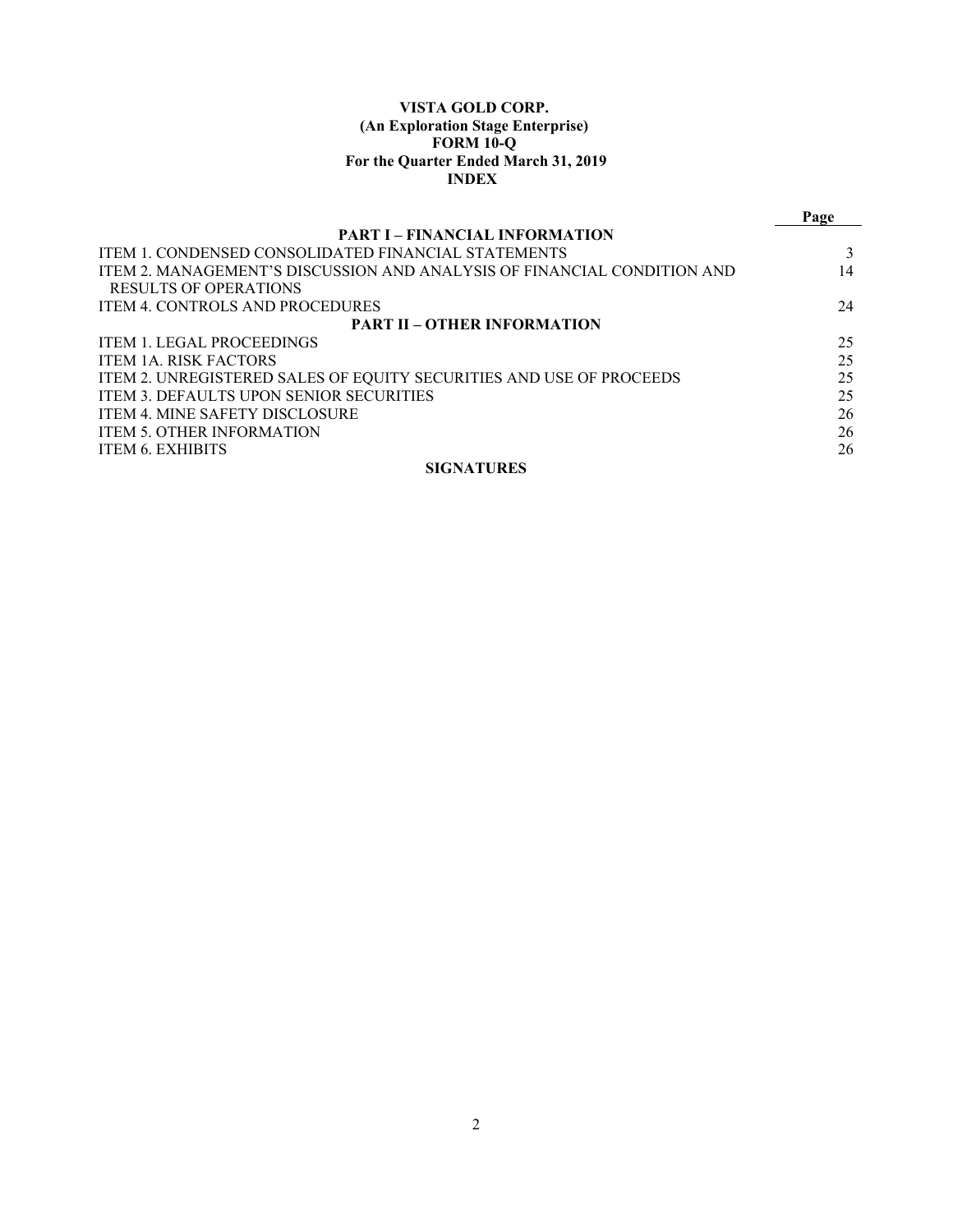## **PART I**

# **ITEM 1. CONDENSED CONSOLIDATED FINANCIAL STATEMENTS.**

### **VISTA GOLD CORP. UNAUDITED CONDENSED CONSOLIDATED BALANCE SHEETS (Dollar amounts in U.S. dollars and in thousands, except shares)**

|                                                                                       | March 31,<br>2019 |            |               |            | December 31,<br>2018 |  |
|---------------------------------------------------------------------------------------|-------------------|------------|---------------|------------|----------------------|--|
| Assets:                                                                               |                   |            |               |            |                      |  |
| Current assets:                                                                       |                   |            |               |            |                      |  |
| Cash and cash equivalents                                                             | $\mathcal{S}$     | 378        | $\mathsf{\$}$ | 1,071      |                      |  |
| Short-term investments (Note 3)                                                       |                   | 6,012      |               | 6,997      |                      |  |
| Other investments, at fair value (Note 3)                                             |                   | 4,838      |               | 5,462      |                      |  |
| Other current assets                                                                  |                   | 470        |               | 540        |                      |  |
| Total current assets                                                                  |                   | 11,698     |               | 14,070     |                      |  |
| Non-current assets:                                                                   |                   |            |               |            |                      |  |
| Mineral properties (Note 4)                                                           |                   | 2,321      |               | 2,421      |                      |  |
| Plant and equipment, net (Note 5)                                                     |                   | 5,663      |               | 5,635      |                      |  |
| Right-of-use assets (Note 2)                                                          |                   | 63         |               |            |                      |  |
| Total non-current assets                                                              |                   | 8,047      |               | 8,056      |                      |  |
| <b>Total</b> assets                                                                   | \$                | 19,745     | $\mathcal{S}$ | 22,126     |                      |  |
| Liabilities and Shareholders' Equity:                                                 |                   |            |               |            |                      |  |
| Current liabilities:                                                                  |                   |            |               |            |                      |  |
| Accounts payable                                                                      | $\mathcal{S}$     | 289        | \$            | 195        |                      |  |
| Accrued liabilities and other                                                         |                   | 478        |               | 435        |                      |  |
| Provision for environmental liability                                                 |                   | 242        |               | 242        |                      |  |
| Total current liabilities                                                             |                   | 1,009      |               | 872        |                      |  |
| Non-current liabilities:                                                              |                   |            |               |            |                      |  |
| Lease liability (Note 2)                                                              |                   | 63         |               |            |                      |  |
| Total non-current liabilities                                                         |                   | 63         |               |            |                      |  |
| <b>Total liabilities</b>                                                              |                   | 1,072      |               | 872        |                      |  |
|                                                                                       |                   |            |               |            |                      |  |
| Commitments and contingencies – (Note 7)<br>Shareholders' equity:                     |                   |            |               |            |                      |  |
| Common shares, no par value - unlimited shares authorized; shares outstanding: 2019 - |                   |            |               |            |                      |  |
| 100,537,541 and 2018 - 100,268,161 (Note 6)                                           |                   | 457,009    |               | 456,938    |                      |  |
| Accumulated deficit                                                                   |                   | (438, 336) |               | (435, 684) |                      |  |
| Total shareholders' equity                                                            |                   | 18,673     |               | 21,254     |                      |  |
| Total liabilities and shareholders' equity                                            | \$                | 19,745     | \$            | 22,126     |                      |  |
| Approved by the Board of Directors                                                    |                   |            |               |            |                      |  |

/s/ *Tracy A. Stevenson* Tracy A. Stevenson Director /s/ *John M. Clark* John M. Clark Director *The accompanying notes are an integral part of these condensed consolidated financial statements.*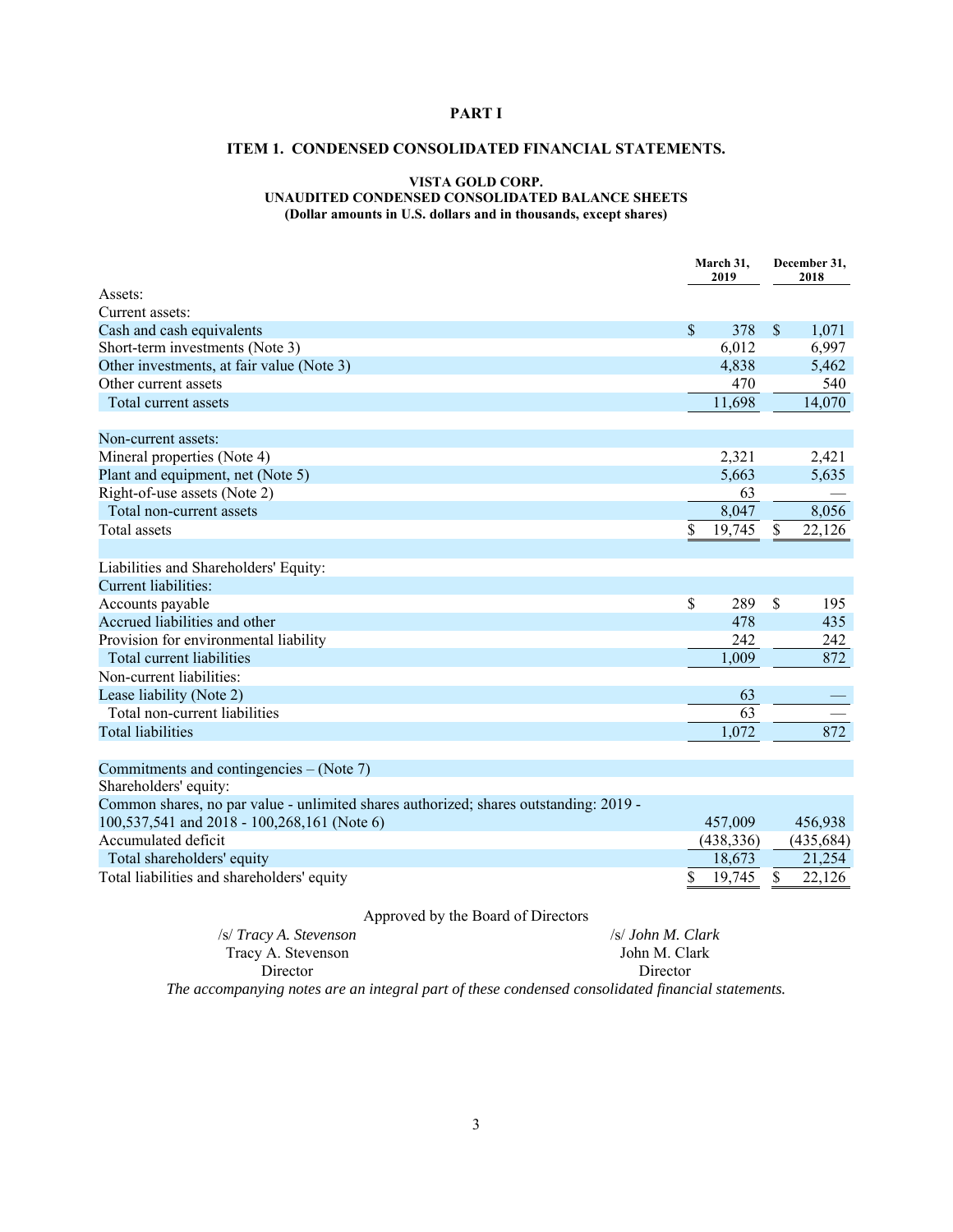#### **VISTA GOLD CORP. UNAUDITED CONDENSED CONSOLIDATED STATEMENTS OF COMPREHENSIVE INCOME/(LOSS) (Dollar amounts in U.S. dollars and in thousands, except share and per share data)**

|                                                    |    | Three Months Ended March 31, |                           |            |  |
|----------------------------------------------------|----|------------------------------|---------------------------|------------|--|
|                                                    |    | 2019                         |                           | 2018       |  |
| Operating expense:                                 |    |                              |                           |            |  |
| Exploration, property evaluation and holding costs | \$ | (946)                        | -S                        | (1, 545)   |  |
| Corporate administration                           |    | (1,147)                      |                           | (1, 423)   |  |
| Depreciation and amortization                      |    | (12)                         |                           | (228)      |  |
| Total operating expense                            |    | (2,105)                      |                           | (3,196)    |  |
|                                                    |    |                              |                           |            |  |
| Non-operating income/(expense):                    |    |                              |                           |            |  |
| (Loss)/gain on other investments (Note 3)          |    | (624)                        |                           | 2,028      |  |
| Interest income                                    |    | 42                           |                           | 182        |  |
| Other income/(expense)                             |    | 35                           |                           | 38         |  |
| Total non-operating income/(expense)               |    | (547)                        |                           | 2,248      |  |
|                                                    |    |                              |                           |            |  |
| Loss before income taxes                           |    | (2,652)                      |                           | (948)      |  |
| Net loss                                           | \$ | (2,652)                      | $\boldsymbol{\mathsf{S}}$ | (948)      |  |
|                                                    |    |                              |                           |            |  |
| Comprehensive loss                                 | S  | (2,652)                      | <sup>\$</sup>             | (948)      |  |
|                                                    |    |                              |                           |            |  |
| Basic:                                             |    |                              |                           |            |  |
| Weighted average number of shares outstanding      |    | 100,323,736                  |                           | 99,445,750 |  |
| Net loss per share                                 | \$ | $(0.03)$ \$                  |                           | (0.01)     |  |
|                                                    |    |                              |                           |            |  |
| Diluted:                                           |    |                              |                           |            |  |
| Weighted average number of shares outstanding      |    | 100,323,736                  |                           | 99,445,750 |  |
| Net loss per share                                 | \$ | (0.03)                       | $\sqrt{3}$                | (0.01)     |  |
|                                                    |    |                              |                           |            |  |

*The accompanying notes are an integral part of these condensed consolidated financial statements.*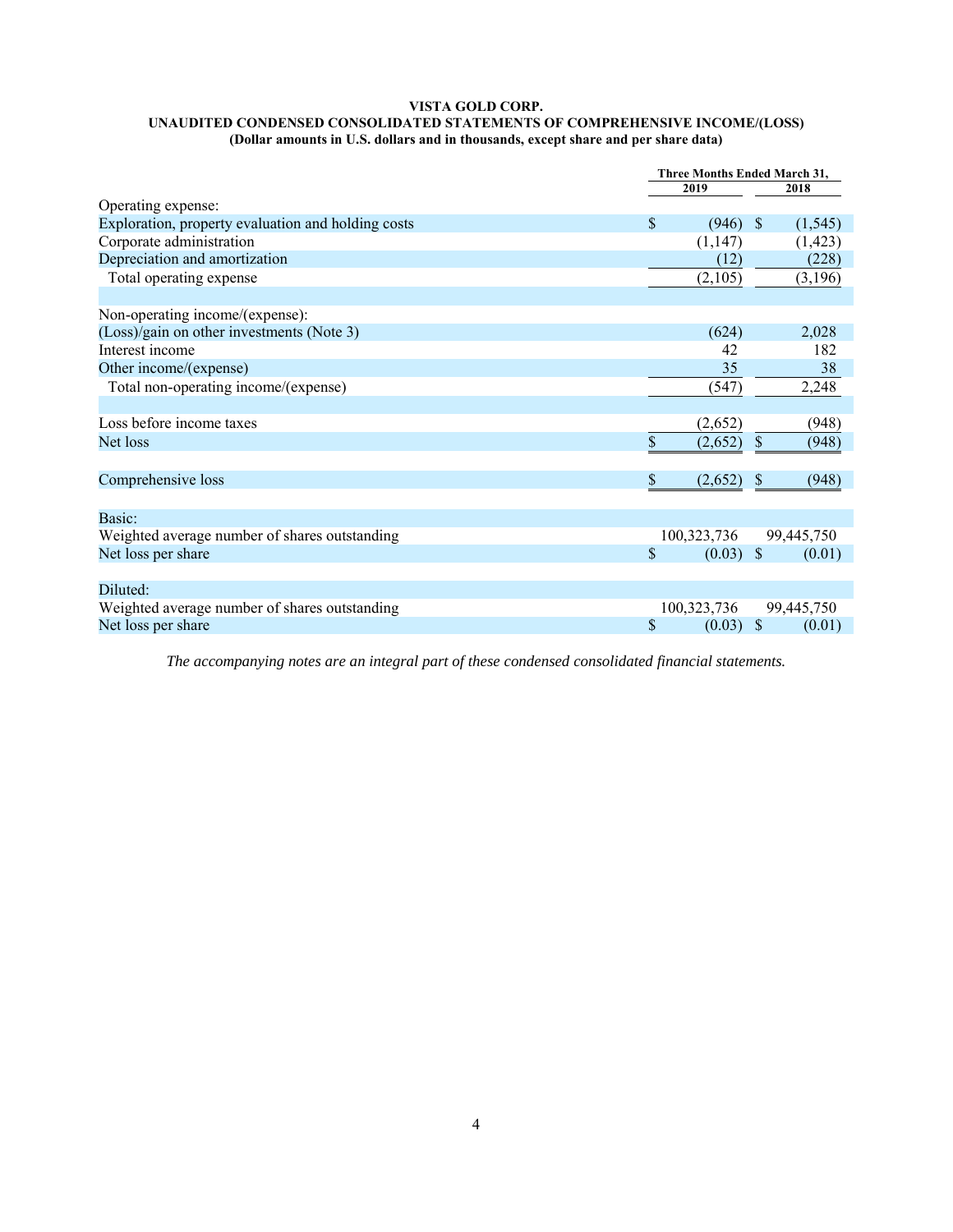#### **VISTA GOLD CORP. UNAUDITED CONDENSED CONSOLIDATED STATEMENTS OF SHAREHOLDERS' EQUITY (Dollar amounts in U.S. dollars and in thousands)**

|                                                                        | Common<br>shares | Amount    | Accumulated<br>deficit | <b>Accumulated other</b><br>comprehensive<br>income/(loss) | Total<br>shareholders'<br>equity |
|------------------------------------------------------------------------|------------------|-----------|------------------------|------------------------------------------------------------|----------------------------------|
| <b>Balances at December 31, 2017</b>                                   | 99,412,007       | \$456,053 | (426,968)              | $\mathcal{S}$<br>(2)                                       | \$<br>29,083                     |
| Cumulative adjustment related to Accounting<br>Standard Update 2016-01 |                  |           | (2)                    | 2                                                          |                                  |
| <b>Adjusted balances at January 1, 2018</b>                            | 99,412,007       | 456,053   | (426,970)              |                                                            | 29,083                           |
| Shares issued (RSUs vested, net of shares                              |                  |           |                        |                                                            |                                  |
| withheld) (Note 6)                                                     | 127,942          | (39)      |                        |                                                            | (39)                             |
| Stock-based compensation (Note 6)                                      |                  | 338       |                        |                                                            | 338                              |
| Net loss                                                               |                  |           | (948)                  |                                                            | (948)                            |
| <b>Balances at March 31, 2018</b>                                      | 99,539,949       | \$456,352 | \$ (427,918)           | \$.                                                        | 28,434                           |
|                                                                        |                  |           |                        |                                                            |                                  |
| <b>Balances at January 1, 2019</b>                                     | 100,268,161      | \$456,938 |                        |                                                            | S<br>21,254                      |
| Shares issued (RSUs vested, net of shares<br>withheld) (Note 6)        | 142,380          | (46)      |                        |                                                            | (46)                             |
| Shares issued (exercise of stock options) (Note<br>6)                  | 127,000          | 66        |                        |                                                            | 66                               |
| Stock-based compensation (Note 6)                                      |                  | 51        |                        |                                                            | 51                               |
| Net loss                                                               |                  |           | (2,652)                |                                                            | (2,652)                          |
| <b>Balances at March 31, 2019</b>                                      | 100,537,541      | \$457,009 | \$ (438,336)           |                                                            | 18,673                           |

*The accompanying notes are an integral part of these condensed consolidated financial statements.*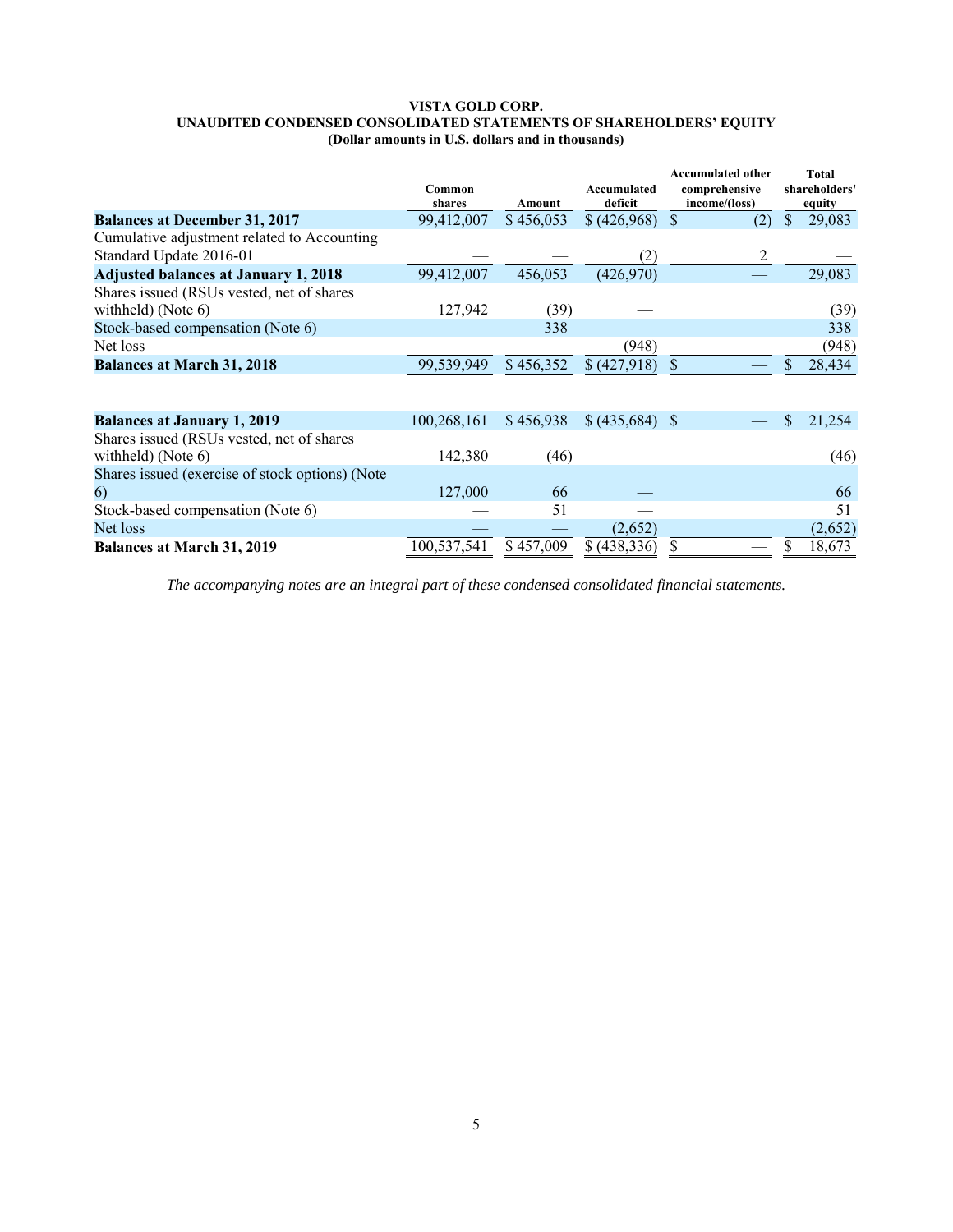#### **VISTA GOLD CORP. UNAUDITED CONDENSED CONSOLIDATED STATEMENTS OF CASH FLOWS (Dollar amounts in U.S. dollars and in thousands)**

|                                                                                  | Three months ended March 31, |         |              |         |  |
|----------------------------------------------------------------------------------|------------------------------|---------|--------------|---------|--|
|                                                                                  |                              | 2019    |              | 2018    |  |
| Cash flows from operating activities:                                            |                              |         |              |         |  |
| Net loss for the period                                                          | \$                           | (2,652) | <sup>8</sup> | (948)   |  |
| Adjustments to reconcile net loss for the period to net cash used in operations: |                              |         |              |         |  |
| Depreciation and amortization                                                    |                              | 12      |              | 228     |  |
| Stock-based compensation                                                         |                              | 51      |              | 338     |  |
| (Gain)/loss on other investments                                                 |                              | 624     |              | (2,028) |  |
| Change in working capital account items:                                         |                              |         |              |         |  |
| Other current assets                                                             |                              | 70      |              | 169     |  |
| Accounts payable, accrued liabilities and other                                  |                              | 137     |              | (962)   |  |
| Net cash used in operating activities                                            |                              | (1,758) |              | (3,203) |  |
| Cash flows from investing activities:                                            |                              |         |              |         |  |
| Disposition of short-term investments, net of acquisitions                       |                              | 985     |              | 2,226   |  |
| Additions to plant and equipment                                                 |                              | (40)    |              |         |  |
| Proceeds from option/sale agreements, net                                        |                              | 100     |              |         |  |
| Net cash provided by investing activities                                        |                              | 1,045   |              | 2,226   |  |
| Cash flows from financing activities:                                            |                              |         |              |         |  |
| Payment of taxes from withheld shares                                            |                              | (46)    |              | (39)    |  |
| Proceeds from exercise of stock options                                          |                              | 66      |              |         |  |
| Net cash provided by $/$ (used in) financing activities                          |                              | 20      |              | (39)    |  |
|                                                                                  |                              |         |              |         |  |
| Net decrease in cash and cash equivalents                                        |                              | (693)   |              | (1,016) |  |
| Cash and cash equivalents, beginning of period                                   |                              | 1,071   |              | 1,431   |  |
| Cash and cash equivalents, end of period                                         | \$                           | 378     | S            | 415     |  |

*The accompanying notes are an integral part of these condensed consolidated financial statements.*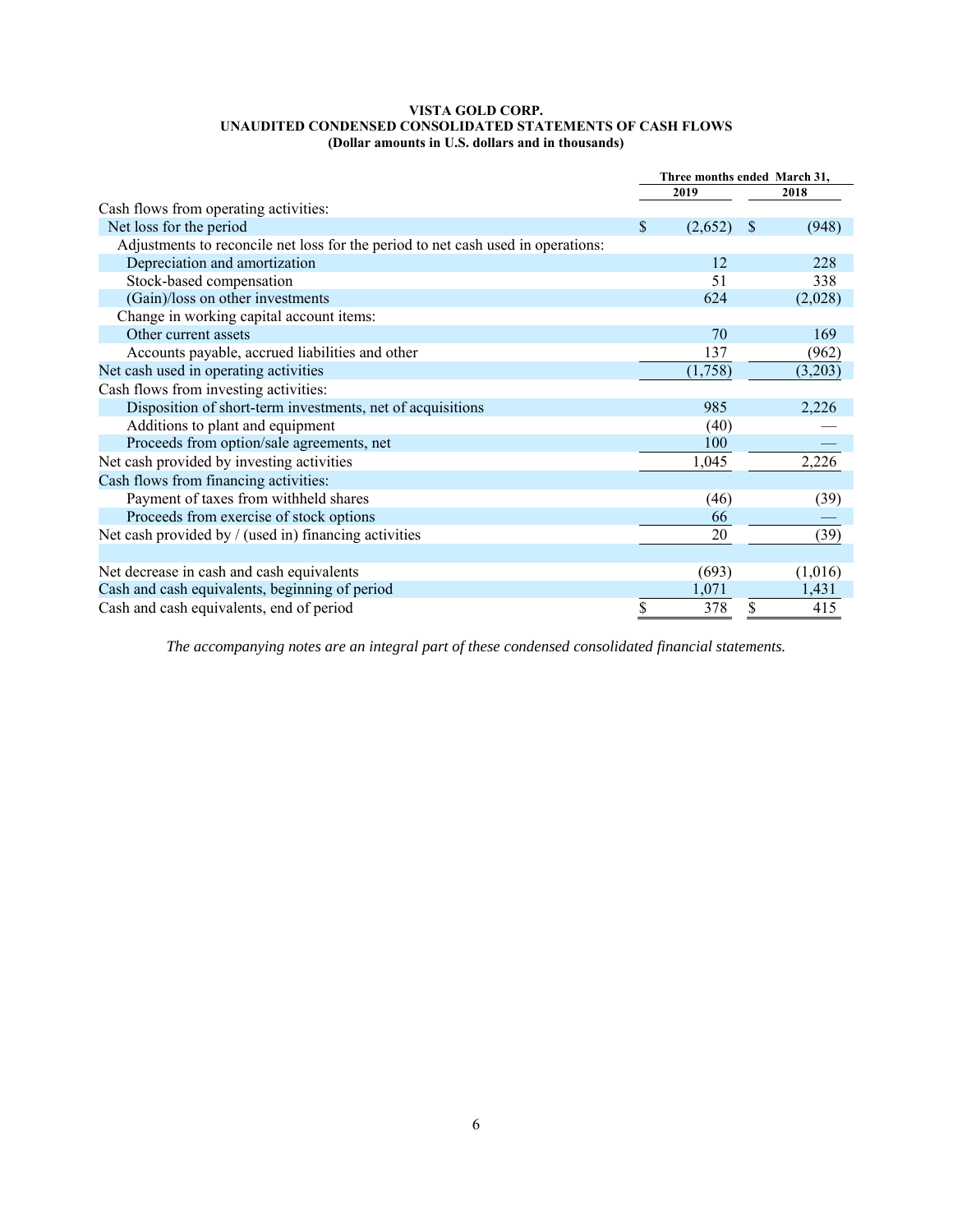#### **1.** *Nature of Operations and Basis of Presentation*

Vista Gold Corp. and its subsidiaries (collectively, "Vista," the "Company," "we," "our," or "us") operate in the gold mining industry. We are focused on the evaluation, acquisition, exploration and advancement of gold exploration, and potential development projects, which may lead to gold production or value adding strategic transactions such as earn-in right agreements, option agreements, leases to third parties, joint venture arrangements with other mining companies, or outright sales of assets for cash and/or other consideration. We look for opportunities to improve the value of our gold projects through exploration drilling and/or technical studies focused on optimizing previous engineering work.

The Company's flagship asset is its 100% owned Mt Todd gold project ("Mt Todd" or the "Project") in the Northern Territory ("NT") Australia. Mt Todd is the largest undeveloped gold project in Australia. In January 2018, the Company received authorization for the last major environmental permit and announced the positive results of an updated preliminary feasibility study ("PFS") for Mt Todd. Subsequently, we completed additional metallurgical testing, including ongoing fine grinding and leach recovery tests, which demonstrate further improvements in gold recovery. Vista plans to integrate these and other improvements in a new update to the PFS, scheduled for release in the coming months.

The Company also holds 7.8 million common shares in the capital of Midas Gold Corp. ("Midas Gold Shares"), a noncore project in Mexico and royalty interests in the United States and Indonesia.

The interim Condensed Consolidated Financial Statements ("interim statements") of the Company are unaudited. In the opinion of management, all adjustments and disclosures necessary for a fair presentation of these interim statements have been included. The results reported in these interim statements are not necessarily indicative of the results that may be reported for the entire year. These interim statements should be read in conjunction with the Company's Consolidated Financial Statements for the year ended December 31, 2018 as filed with the United States Securities and Exchange Commission and Canadian securities regulatory authorities on February 25, 2018 on Form 10-K. The year-end balance sheet data was derived from the audited financial statements and, in accordance with the instructions to Form 10-Q, certain information and footnote disclosures required by United States generally accepted accounting principles have been condensed or omitted.

References to A\$ are to Australian currency and \$ are to United States currency.

#### *2. Significant Accounting Policies*

#### *Lease Accounting*

In February 2016, the FASB issued ASU No. 2016-02, Leases. The new standard establishes a right-of-use ("ROU") model that requires a lessee to record an ROU asset and a lease liability on the balance sheet for all leases with terms longer than 12 months. Leases are classified as either finance or operating, with classification affecting the pattern of expense recognition in the income statement. The Company adopted the standard on January 1, 2019 using the modified retrospective approach. We recognized additional operating liabilities of \$186 on adoption, with corresponding ROU assets of the same amount, based on the present value of the remaining lease payments. This standard does not affect the expense recognition of the leases currently held by the Company. On adoption, we also elected the practical expedients, which among other things, does not require reassessment of lease classification. The Company does not include short term leases in its ROU and lease liability calculations. As of March, 31, 2019, the asset and liability were \$163. These amounts are broken out into current and non-current assets. \$100 is included in other current assets, and accrued liabilities and other, respectively. \$63 is included in other non-current assets and lease liability, respectively. The Company's leases have remaining terms which range from 0.7 to 2.7 years as of March 31, 2019.

#### *3. Short-term and Other Investments*

#### *Short-term investments*

As of March 31, 2019 and December 31, 2018, the amortized cost basis of our short-term investments was \$6,012 and \$6,997, respectively. The amortized cost basis approximates fair value at March 31, 2019 and December 31, 2018. Short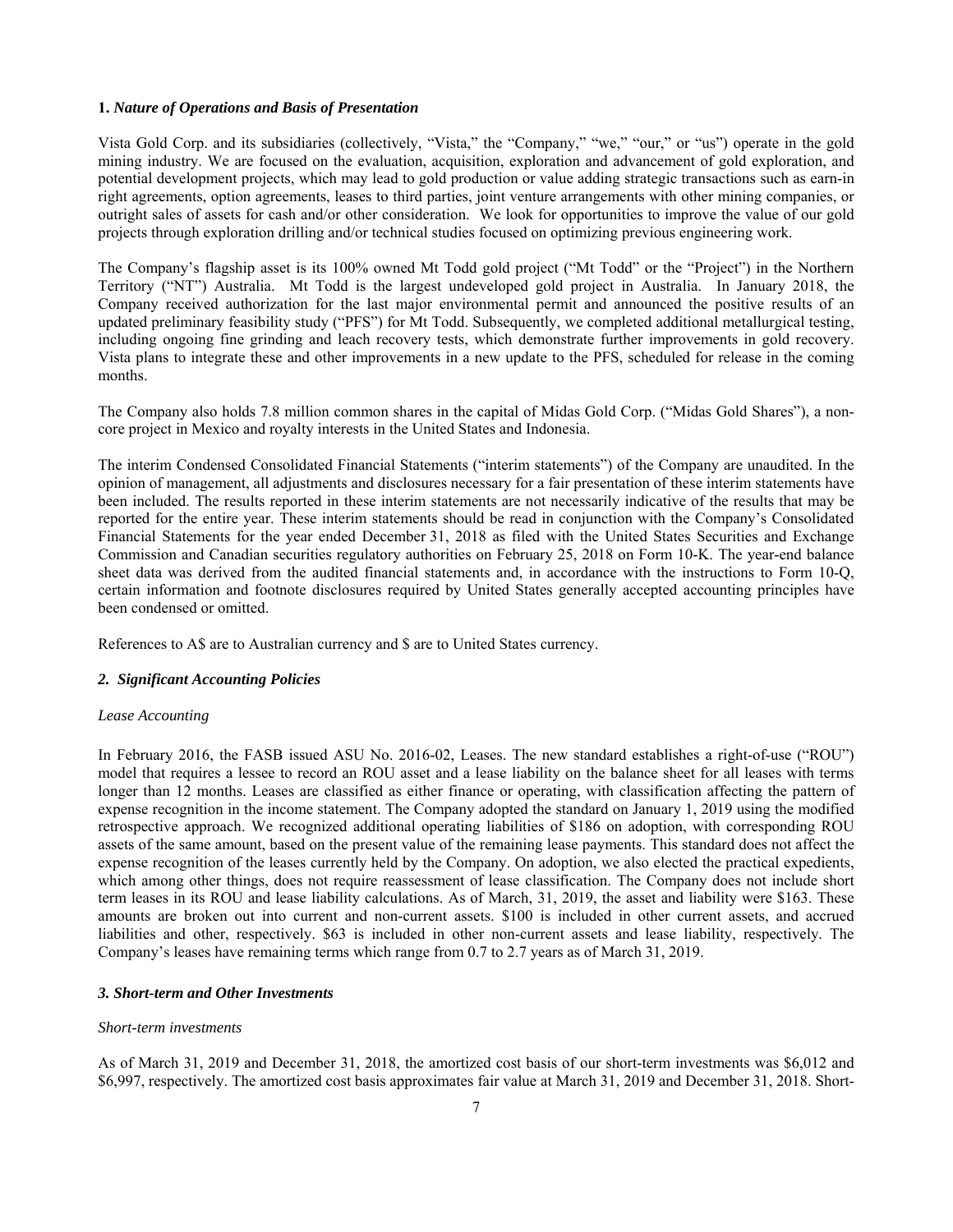term investments at March 31, 2019 and December 31, 2018 are comprised of U.S. government treasury bills and/or notes, all of which have maturity dates on the date of purchase greater than 90 days but less than one year.

#### *Other investments - Midas Gold Shares*

The investment in Midas Gold Shares is recorded at fair value in the Condensed Consolidated Balance Sheets. Subsequent changes in fair value are recorded in the Condensed Consolidated Statements of Comprehensive Income/(Loss) in the period in which they occur.

The following table summarizes our investment in Midas Gold Shares as of March 31, 2019 and December 31, 2018. The gain/(loss) amounts are as of the three months ended March 31, 2019 and year ended December 31, 2018.

|                                                 | <b>March 31, 2019</b> | December 31, 2018 |           |  |
|-------------------------------------------------|-----------------------|-------------------|-----------|--|
| Fair value at beginning of period               | 5.462                 |                   | 3,746     |  |
| Gain/(loss) during the period                   | (624)                 |                   | 1.716     |  |
| Fair value at end of period                     | 4.838                 |                   | 5,462     |  |
|                                                 |                       |                   |           |  |
| Midas Gold Shares held at the end of the period | 7,802,615             |                   | 7,802,615 |  |

### **4.** *Mineral Properties*

|                                | <b>At March 31, 2019</b> |       | <b>At December 31, 2018</b> |
|--------------------------------|--------------------------|-------|-----------------------------|
| Mt Todd, Australia             |                          | 2.146 | 2.146                       |
| Guadalupe de los Reves, Mexico |                          |       |                             |
|                                |                          | 2.321 | 2.421                       |

During October 2017, we entered into an agreement (the "Option Agreement") to option our interest in the Guadalupe de los Reyes gold and silver project in Sinaloa, Mexico (the "GdlR Project") to Minera Alamos Inc. and its subsidiary Minera Alamos de Sonora S.A. de C.V. ("Minera Alamos").

Pursuant to the terms of the Option Agreement, we granted Minera Alamos an exclusive right and option right to earn a 100% interest in the GdlR Project by:

- making payments totaling \$6,000 comprised of a payment of \$1,500 made at the execution of the Option Agreement ("Option Grant Date"); two successive payments of \$1,500 each to be made at the one-year and two-year anniversaries of the Option Grant Date; and a final \$1,500 payment to be made before the four-year anniversary of the Option Grant Date;
- maintaining the concessions comprising the GdlR Project in good standing;
- fulfilling all of our obligations to the Ejido La Tasajera (the "Ejido") as set out in the temporary occupation contract between us and the Ejido;
- granting us a capped net smelter return ("NSR") on production from open pit mining (the "Open Pit NSR") at rates that range from 1% (at gold prices of \$1,400/oz or less) to a maximum of 2% (at gold prices above \$1,600/oz) up to an aggregate of \$2,000 in royalty payments;
- granting us a perpetual NSR on production from underground mining (the "Underground NSR") at rates that range from 1% (at gold prices of \$1,400/oz or less) to a maximum of 2% (at gold prices above \$1,600/oz); and
- granting us the right to assume a 49% non-carried interest in an underground project if Minera Alamos decides to develop an underground mine at the GdlR Project (the "Back-in Right").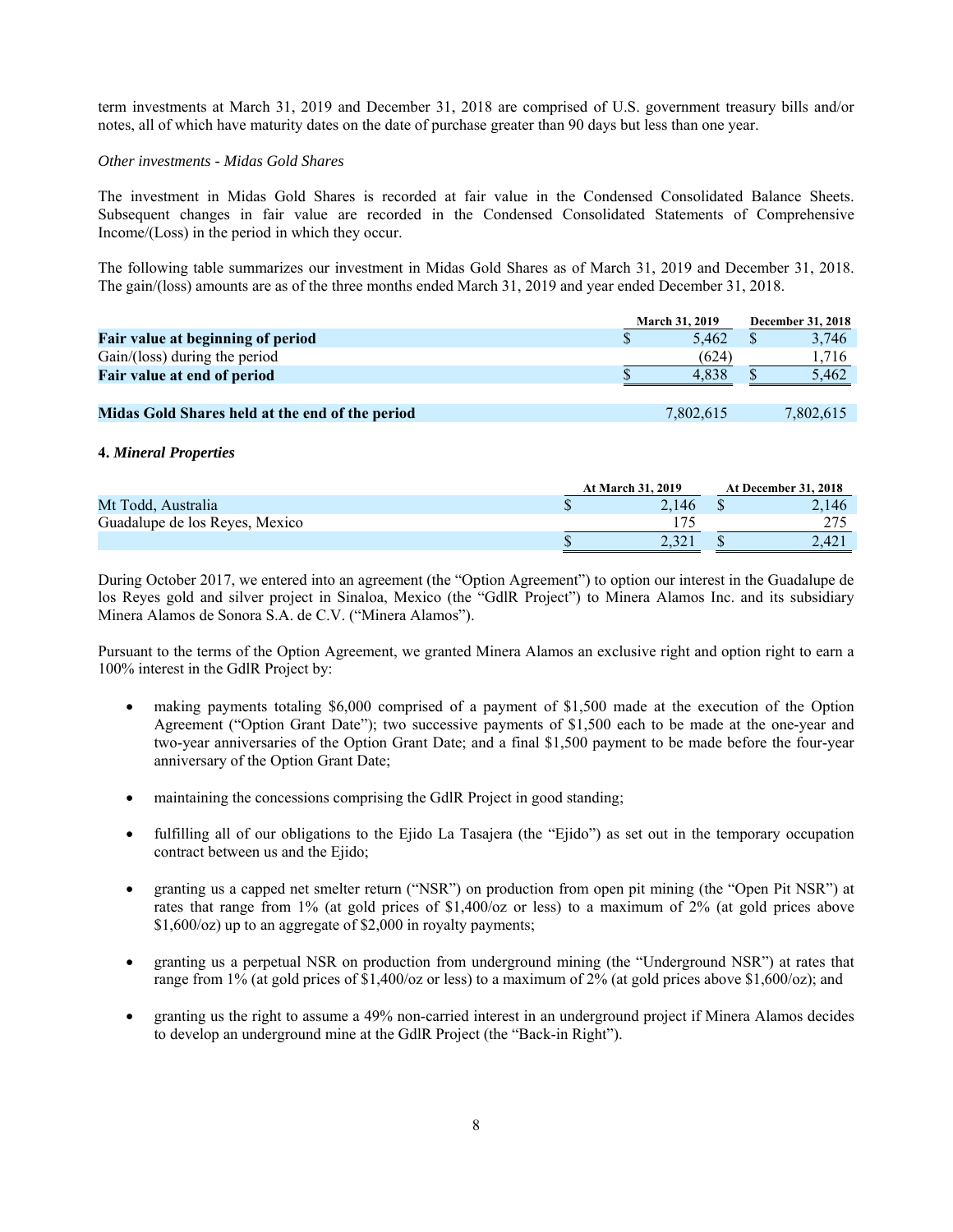The Option Agreement provides that all cash payments are non-refundable and optional to Minera Alamos, and in the event Minera Alamos fails to pay any of the required amounts as set out in the Option Agreement, or fails to comply with its other obligations, the Option Agreement will terminate and Minera Alamos will have no interest in the GdlR Project. Provided it is not in breach of the Option Agreement, Minera Alamos may at its discretion advance the above payment schedule.

Subject to Minera Alamos timely making all the option payments, and fulfilling its other obligations with respect to the Option Agreement, we will transfer 100% of the shares of the Company's 100% owned subsidiary Minera Gold Stake S.A. de C.V., the entity which owns the GdlR Project, to Minera Alamos and the Open-Pit NSR and Underground NSR will be granted to us.

If Minera Alamos discovers, and decides to develop, an underground mine at the GdlR Project and we exercise the Backin Right, we and Minera Alamos have agreed to form a joint venture to develop and operate the underground mine. If the joint venture is formed, the Underground NSR will terminate.

The Company has determined that control of the GdlR Project has not been transferred for accounting purposes. The first option payment of \$1,500 received in October 2017 has been accounted for as reduction to carrying value. Subsequent option payments received, if any, will be accounted for as further reductions to carrying value. After the carrying value has been reduced to zero, remaining option payment proceeds, if any, will be recognized as a contract liability until control of the GdlR Project has transferred to the buyer or the Option Agreement has been terminated. In addition, in accordance with our policy, potential royalty revenue and future option payments have been fully constrained.

In October 2018, the Company agreed to extend the due date for the second \$1,500 option payment for the GdlR Project by six months to April 23, 2019, at which time the payment was made. As consideration for the deferral, the Company received an additional \$150 in cash, \$50 of which was paid to Vista on October 24, 2018 and \$100 of which Minera Alamos paid on January 23, 2019. In addition, Minera Alamos paid interest at a rate of 1.5% per month on the unpaid balance of the \$1,500 payment beginning January 24, 2019. See also Note 10.

### **5.** *Plant and Equipment*

|                             |       |     | <b>March 31, 2019</b> |       |       | <b>December 31, 2018</b> |       |
|-----------------------------|-------|-----|-----------------------|-------|-------|--------------------------|-------|
|                             |       |     | Accumulated           |       |       | Accumulated              |       |
|                             | Cost  |     | depreciation          | Net   | Cost  | depreciation             | Net   |
| Mt Todd, Australia          | 5.238 |     | 5.075                 | 163   | 5.197 | 5.062                    | 135   |
| Corporate, United States    |       | 333 | 333                   |       | 333   | 333                      |       |
| Used mill equipment, Canada | 5.500 |     |                       | 5.500 | 5.500 |                          | 5,500 |
|                             |       |     | 5.408                 | .663  | 1.030 | 5.395                    | 5,635 |

### **6.** *Common Shares*

#### *Warrants*

Outstanding warrants are summarized in the following table:

|                         |             | Weighted                  | Weighted                  |                 |
|-------------------------|-------------|---------------------------|---------------------------|-----------------|
|                         | Warrants    | average<br>exercise price | average<br>remaining life |                 |
|                         | outstanding | per share                 | (vrs.)                    | Intrinsic value |
| As of December 31, 2017 | 6.514.625   | 1.92                      | 1.6                       |                 |
| As of December 31, 2018 | 6,514,625   | 1.92                      | 0.6                       |                 |
| As of March 31, 2019    | 6,514,625   | 1.92                      | 0.4                       |                 |

These warrants will expire in August 2019.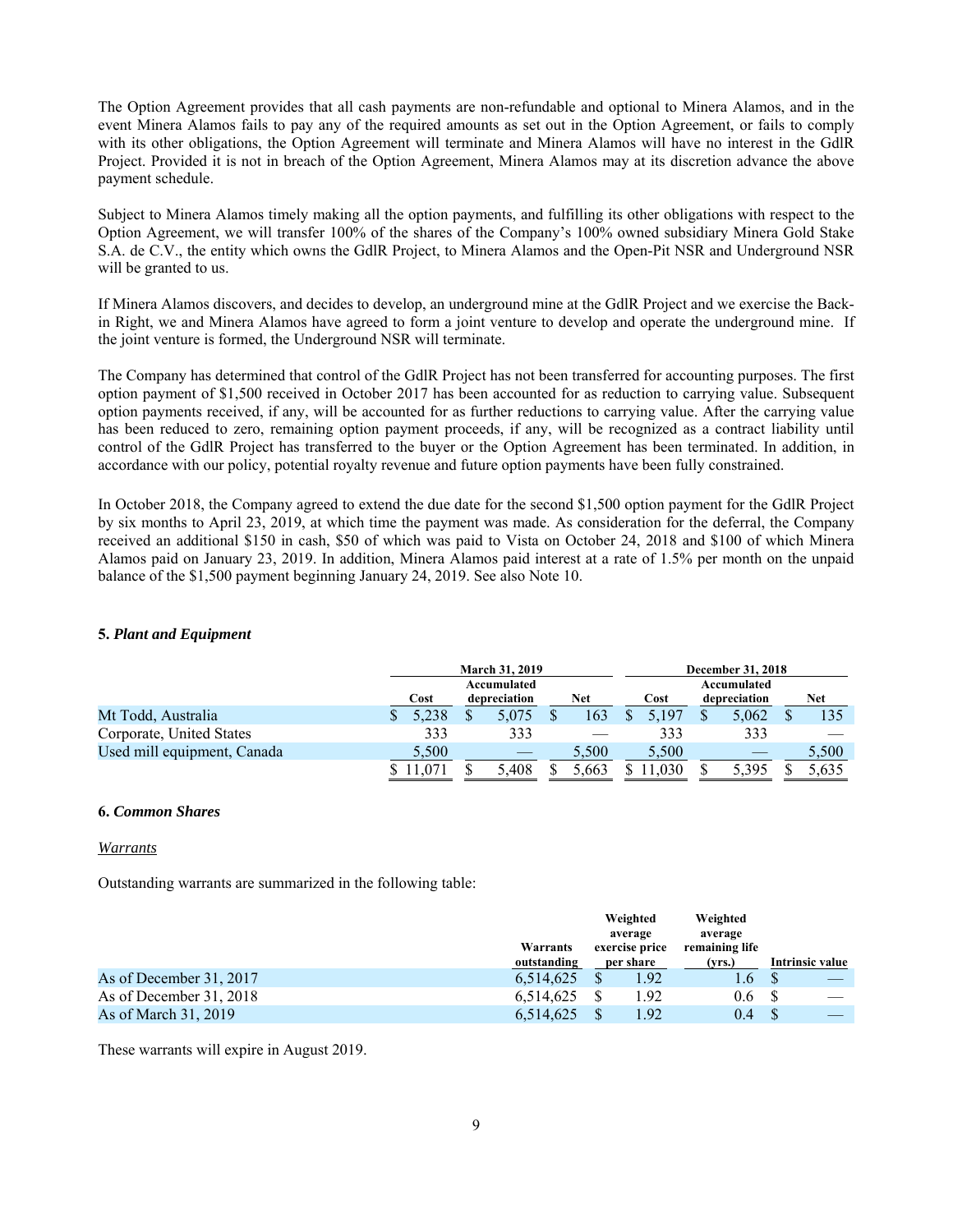### *Stock-Based Compensation*

Under the Company's stock option plan (the "Plan"), we may grant options to purchase common shares of the Company ("Common Shares") to our directors, officers, employees and consultants. The maximum number of Common Shares that may be reserved for issuance under the Plan, together with the Company's restricted share units ("RSUs") currently outstanding under the Company's long term incentive plan ("LTIP"), is a variable number equal to 10% of the issued and outstanding Common Shares on a non-diluted basis at any one time. Options under the Plan are granted from time to time at the discretion of the Board of Directors of the Company ("Board"), with vesting periods and other terms as determined by the Board.

Stock-based compensation expense for the three months ended March 31, 2019 and 2018 is as follows:

|                                 | Three Months Ended March 31, |      |     |  |  |  |  |
|---------------------------------|------------------------------|------|-----|--|--|--|--|
|                                 | 2019                         | 2018 |     |  |  |  |  |
| Stock options                   | 50                           |      | 146 |  |  |  |  |
| Restricted stock units          |                              |      | 192 |  |  |  |  |
|                                 |                              |      | 338 |  |  |  |  |
|                                 |                              |      |     |  |  |  |  |
| Phantom units (Discussed below) | 22                           |      |     |  |  |  |  |

RSU costs in the three months ended March 31, 2019 are reduced by the cumulative effect of certain forfeitures that occurred in the period.

As of March 31, 2019, stock options, RSUs, and phantom units had unrecognized compensation expense of \$109, \$108, and \$135 respectively, which is expected to be recognized over a weighted average period of 1.1, 0.7, and 1.3 years, respectively.

### *Stock Options*

A summary of options under the Plan as of March 31, 2019 is set forth in the following table:

|                                 | Number of<br>options | Weighted average<br>exercise price<br>per option | Weighted average<br>remaining<br>contractual term<br>(vears) |      | Aggregate<br>intrinsic<br>value |
|---------------------------------|----------------------|--------------------------------------------------|--------------------------------------------------------------|------|---------------------------------|
| Outstanding - December 31, 2017 | 1,144,500            | 0.42                                             | 1.15                                                         |      | 346                             |
| Granted                         | 1,142,000            | 0.71                                             |                                                              |      |                                 |
| Exercised                       | (218,600)            | 0.39                                             |                                                              |      | 36                              |
| Cancelled/Forfeited             | (748, 751)           | 0.36                                             |                                                              |      |                                 |
| Outstanding - December 31, 2018 | 1,319,149            | S<br>0.71                                        | 3.84                                                         | - \$ |                                 |
| Exercised                       | (127,000)            | 0.52                                             |                                                              |      | 29                              |
| Cancelled/Forfeited             | (149)                | 0.52                                             |                                                              |      |                                 |
| Outstanding - March 31, 2019    | 1,192,000            | S<br>0.73                                        | 3.98                                                         | S    | 22                              |
| Exercisable - March 31, 2019    | 718.997              | \$.<br>0.75                                      | 3.89                                                         | S    | 8                               |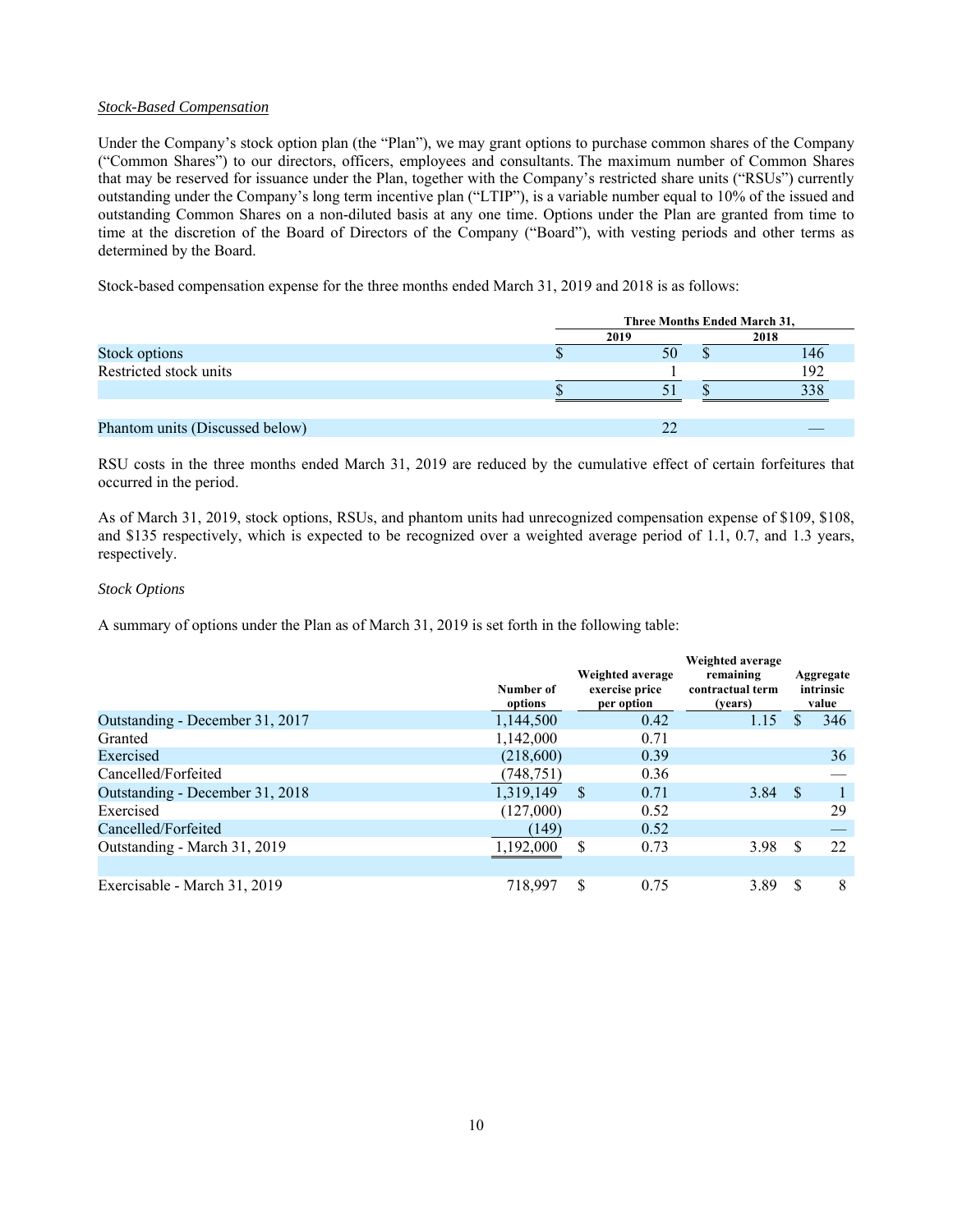A summary of unvested stock options as of March 31, 2019 is set forth in the following table:

|                              | Number of<br>options | Weighted<br>average<br>grant-date<br>fair value<br>per option | Weighted<br>average<br>remaining<br>amortization<br>period<br>(years) |
|------------------------------|----------------------|---------------------------------------------------------------|-----------------------------------------------------------------------|
| Unvested - December 31, 2017 | 246,250              | 0.22                                                          | 0.99                                                                  |
| Granted                      | 1,142,000            | 0.45                                                          |                                                                       |
| Cancelled/Forfeited          | (246, 250)           | 0.22                                                          |                                                                       |
| Vested                       | (382, 331)           | 0.45                                                          |                                                                       |
| Unvested - December 31, 2018 | 759,669              | \$.<br>0.45                                                   | 1.14                                                                  |
| Vested                       | (286, 666)           | 0.48                                                          |                                                                       |
| Unvested - March 31, 2019    | 473,003              | 0.44<br>S                                                     | 1.08                                                                  |

No stock options were granted for the three months ended March 31, 2019. The fair value of stock options granted during the three months ended March 31, 2018 to employees, directors and consultants was estimated at the grant date using the Black-Scholes option pricing model using the following assumptions:

|                            | <b><i>L</i>UIO</b> |
|----------------------------|--------------------|
| <b>Expected volatility</b> | $76.2 \%$          |
| Risk-free interest rate    | 27%                |
| Expected life (years)      |                    |
| Dividend yield             |                    |
| Forfeiture assumption      | $- \frac{0}{0}$    |

**2018** 

#### *Option Amendment*

In July 2018, the Company amended certain 2013 stock option agreements, expiring December 30, 2018 subject to the potential for a temporary extension under the terms of the Plan, for seven executives and directors (the "Option Amendment"). The amendment provided each grantee with the opportunity to receive a cash buyout of certain vested, unexercised 2013 options in lieu of exercising the option to purchase shares. This cash buyout was based on the intrinsic value of each option at the time of the buyout. Options exchanged for cash under the Option Amendment are considered canceled/forfeited.

#### *Restricted Stock Units*

The following table summarizes the RSUs outstanding under the LTIP as of March 31, 2019:

|                                | <b>Number</b><br>of RSUs |    | Weighted average<br>grant-date fair<br>value per RSU |
|--------------------------------|--------------------------|----|------------------------------------------------------|
| Unvested - December 31, 2017   | 1,567,907                | S  | 0.85                                                 |
| Cancelled/forfeited            | (246, 683)               |    | 0.90                                                 |
| Vested, net of shares withheld | (637, 554)               |    | 0.88                                                 |
| Granted                        | 319,000                  |    | 0.75                                                 |
| Unvested - December 31, 2018   | 1,002,670                | S. | 0.78                                                 |
| Cancelled/forfeited            | (198, 821)               |    | 0.76                                                 |
| Vested, net of shares withheld | (142, 380)               |    | 0.75                                                 |
| Unvested - March 31, 2019      | 661,469                  |    | 0.80                                                 |

A portion of the RSU awards vest on a fixed future date provided the recipient continues to be affiliated with Vista on that date. Other RSU awards vest subject to certain performance and market criteria, including the accomplishment of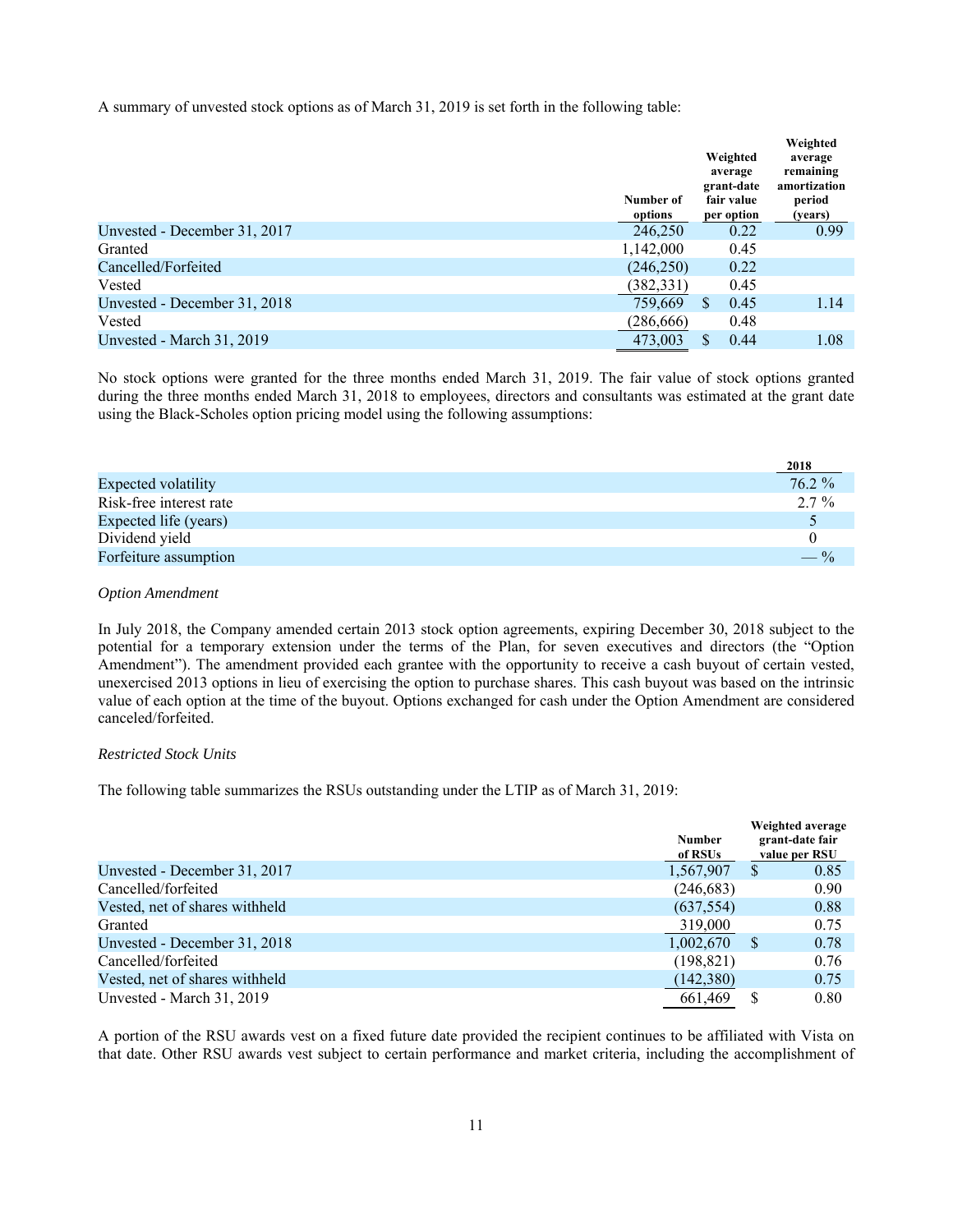certain corporate objectives and the Company's share price performance. The minimum vesting period for RSUs is one year.

During the three months ended March 31, 2019, the Company withheld Common Shares with an equivalent value to meet the employee withholding tax obligations which resulted from RSUs that vested in the period. Common Shares withheld are considered cancelled/forfeited.

New RSUs will not be granted under the LTIP until the allocation of such awards is duly approved by the shareholders of the Company.

### *Phantom Units*

|                              | Number of<br>phantom units | Weighted average<br>remaining<br>vesting term<br>(years) |
|------------------------------|----------------------------|----------------------------------------------------------|
| Unvested - December 31, 2017 |                            |                                                          |
| Granted                      | 265,000                    |                                                          |
| Unvested - December 31, 2018 | 265,000                    | 1.50                                                     |
| Granted                      |                            |                                                          |
| Unvested - March 31, 2019    | 265,000                    | 1.25                                                     |

The Company granted a total of 265,000 phantom units to certain employees. The value of each unit is equal to the Company's share price on the vesting date and is payable in cash. The phantom units vest on fixed future dates provided the recipient continues to be affiliated with Vista on those dates. The Company will account for these units as awards classified as liabilities with \$45 included in current liabilities as of March 31, 2019. The Company recognized \$22 of compensation expense for these phantom units in the three months ended March 31, 2019.

#### **7.** *Commitments and Contingencies*

Our exploration and development activities are subject to various laws and regulations governing the protection of the environment. These laws and regulations are continually changing and are generally becoming more restrictive. As such, the future expenditures that may be required for compliance with these laws and regulations cannot be predicted. We conduct our operations in an effort to minimize effects on the environment and believe our operations are in compliance with applicable laws and regulations in all material respects.

Under our agreement with the Jawoyn Association Aboriginal Corporation (the "JAAC"), we have agreed to offer the JAAC the opportunity to establish a joint venture with Vista holding a 90% participating interest and the JAAC holding a 10% participating interest in Mt Todd. In addition, the JAAC will be entitled to an annual cash payment, or payment in kind, equal to 1% of the value of the annual gold production from the current mining licenses, and a 1% NSR on other metals, subject to a minimum payment of A\$50 per year.

### **8.** *Fair Value Accounting*

The following table sets forth the Company's assets measured at fair value by level within the fair value hierarchy. As required by accounting guidance, assets are classified in their entirety based on the lowest level of input that is significant to the fair value measurement.

|                                       |       | Fair value at March 31, 2019    |         |  |
|---------------------------------------|-------|---------------------------------|---------|--|
|                                       | Total | <b>Level 1</b>                  | Level 3 |  |
| Other investments (Midas Gold Shares) | 4.838 | 4.838                           |         |  |
|                                       |       |                                 |         |  |
|                                       |       |                                 |         |  |
|                                       |       | Fair value at December 31, 2018 |         |  |
|                                       | Total | <b>Level 1</b>                  | Level 3 |  |
| Other investments (Midas Gold Shares) | 5.462 | 5.462                           |         |  |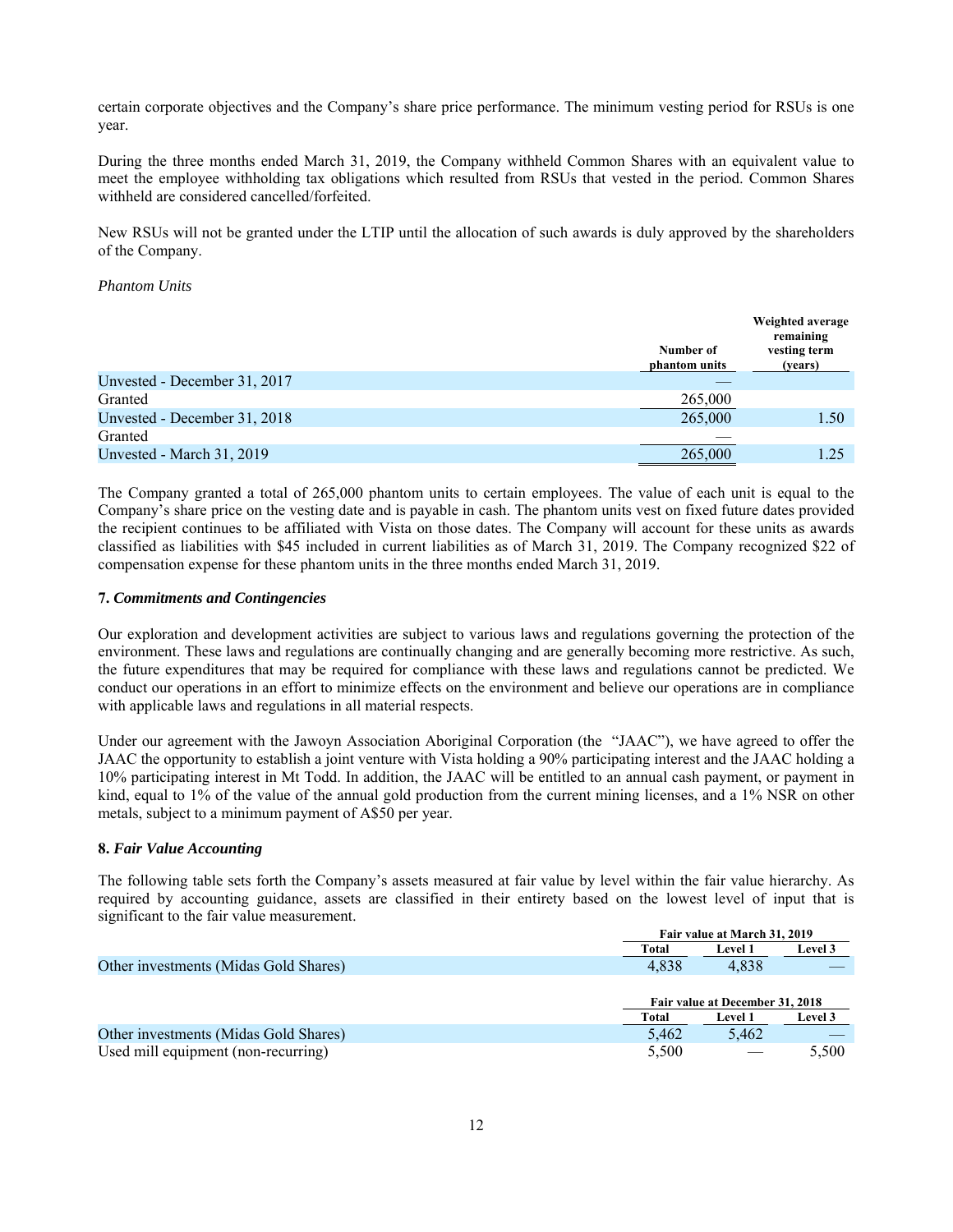Our investment in Midas Gold Shares is classified as Level 1 of the fair value hierarchy as it is valued at quoted market prices in an active market.

The used mill equipment is classified as Level 3 of the fair value hierarchy as its value at December 31, 2018 was based on an independent third-party valuation. As of March 31, 2019, an independent third-party evaluation was not deemed necessary. The mill equipment is included in plant and equipment on the Condensed Consolidated Balance Sheets for each period presented.

There have been no transfers between levels in 2019, nor have there been any changes in valuation techniques.

### **9.** *Geographic and Segment Information*

The Company has one reportable operating segment. We evaluate, acquire, explore and advance gold exploration and potential development projects, which may lead to gold production or value adding strategic transactions. These activities are currently focused principally in Australia. We reported no revenues during the three months ended March 30, 2019 and 2018. Geographic location of mineral properties and plant and equipment is provided in Notes 4 and 5, respectively.

### **10.** *Subsequent Event*

Subsequent to the period end, the Company received the second \$1,500 option payment for the GdlR Project on April 23, 2019, together with interest of \$67. See also Note 4.

At the Company's annual general meeting on May  $2<sup>nd</sup>$ , 2019, a deferred share unit plan (the "DSU Plan") was approved by shareholders. The DSU Plan allows the granting of deferred share units to non-employee directors. The Company will pay one Common Share for each deferred share unit only after the non-employee director has ceased to be a director of the Company. Additionally, the DSU Plan amended the LTIP such that non-employee directors are excluded from participation in the LTIP.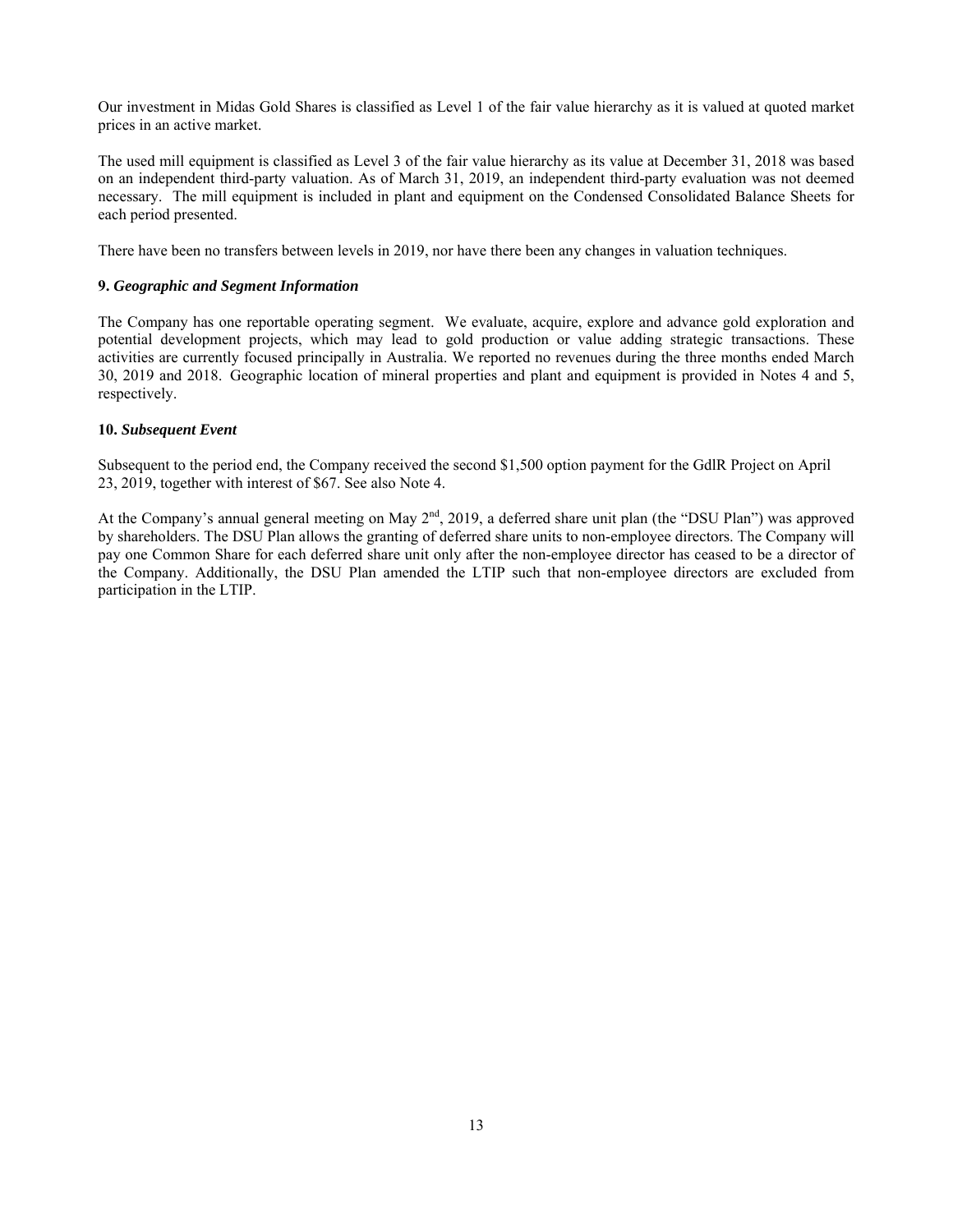### **ITEM 2. MANAGEMENT'S DISCUSSION AND ANALYSIS OF FINANCIAL CONDITION AND RESULTS OF OPERATIONS.**

*The following discussion and analysis should be read in conjunction with our unaudited condensed consolidated financial statements for the three months ended March 31, 2019, and the related notes thereto, which have been prepared in accordance with generally accepted accounting principles in the United States. This discussion and analysis contains forward-looking statements and forward-looking information that involve risks, uncertainties and assumptions. Our actual results may differ materially from those anticipated in these forward-looking statements and information as a result of many factors. See section heading "Note Regarding Forward-Looking Statements" below.*

### *All dollar amounts stated herein are in U.S. dollars in thousands, except per share and per ounce amounts and currency exchange rates unless specified otherwise. References to A\$ are to Australian currency and to \$ are to United States currency.*

### **Overview**

Vista Gold Corp. and its subsidiaries (collectively, "Vista," the "Company," "we," "our," or "us") operate in the gold mining industry. We are focused on the evaluation, acquisition, exploration and advancement of gold exploration and potential development projects, which may lead to gold production or value adding strategic transactions such as earn-in right agreements, option agreements, leases to third parties, joint venture arrangements with other mining companies, or outright sales of assets for cash and/or other consideration. We look for opportunities to improve the value of our gold projects through exploration drilling and/or technical studies focused on optimizing previous engineering work. We do not currently generate cash flows from mining operations.

The Company's flagship asset is its 100% owned Mt Todd gold project ("Mt Todd" or the "Project") in the Northern Territory ("NT") Australia. Mt Todd is the largest undeveloped gold project in Australia. The Company has invested substantial amounts to evaluate, engineer, permit and de-risk the Project, and we believe these efforts have added to the underlying value of the Project. In January 2018, the Company received authorization for the last major environmental permit and announced the positive results of an updated PFS for Mt Todd. Subsequently, we completed additional metallurgical testing, including ongoing fine grinding and leach recovery tests, which demonstrate further improvements in gold recovery. Vista plans to integrate these and other improvements in a new update to the PFS, scheduled for release in the coming months. With environmental permitting complete and an updated PFS pending, Vista believes it is in an ideal position to identify and pursue those strategic alternatives that may provide the best opportunity for shareholders to realize fair value for Mt Todd.

The Company also holds 7.8 million common shares in the capital of Midas Gold Corp. ("Midas Gold Shares"), a non-core project in Mexico and royalty interests in the United States and Indonesia.

#### **Results from Operations**

#### *Summary*

Consolidated net loss for the three months ended March 31, 2019 and 2018 was \$2,652 and \$948 or \$0.03 and \$0.01 per share, respectively. The principal components of these year-over-year changes are discussed below.

The Company has \$10,689 of working capital and no debt as of March 31, 2019.

#### *Exploration, property evaluation and holding costs*

Exploration, property evaluation and holding costs were \$946 and \$1,545 during the three months ended March 31, 2019 and 2018, respectively. These costs are predominantly associated with Mt Todd and are comprised of project holding costs and discretionary costs. For the three months ended March 31, 2019 and 2018, our project holding costs (which include cash expenditures necessary to ensure that we preserve our property rights and meet all of our safety, regulatory and environmental responsibilities) trended lower in Q1 2019 compared to the same period in 2018 as water discharge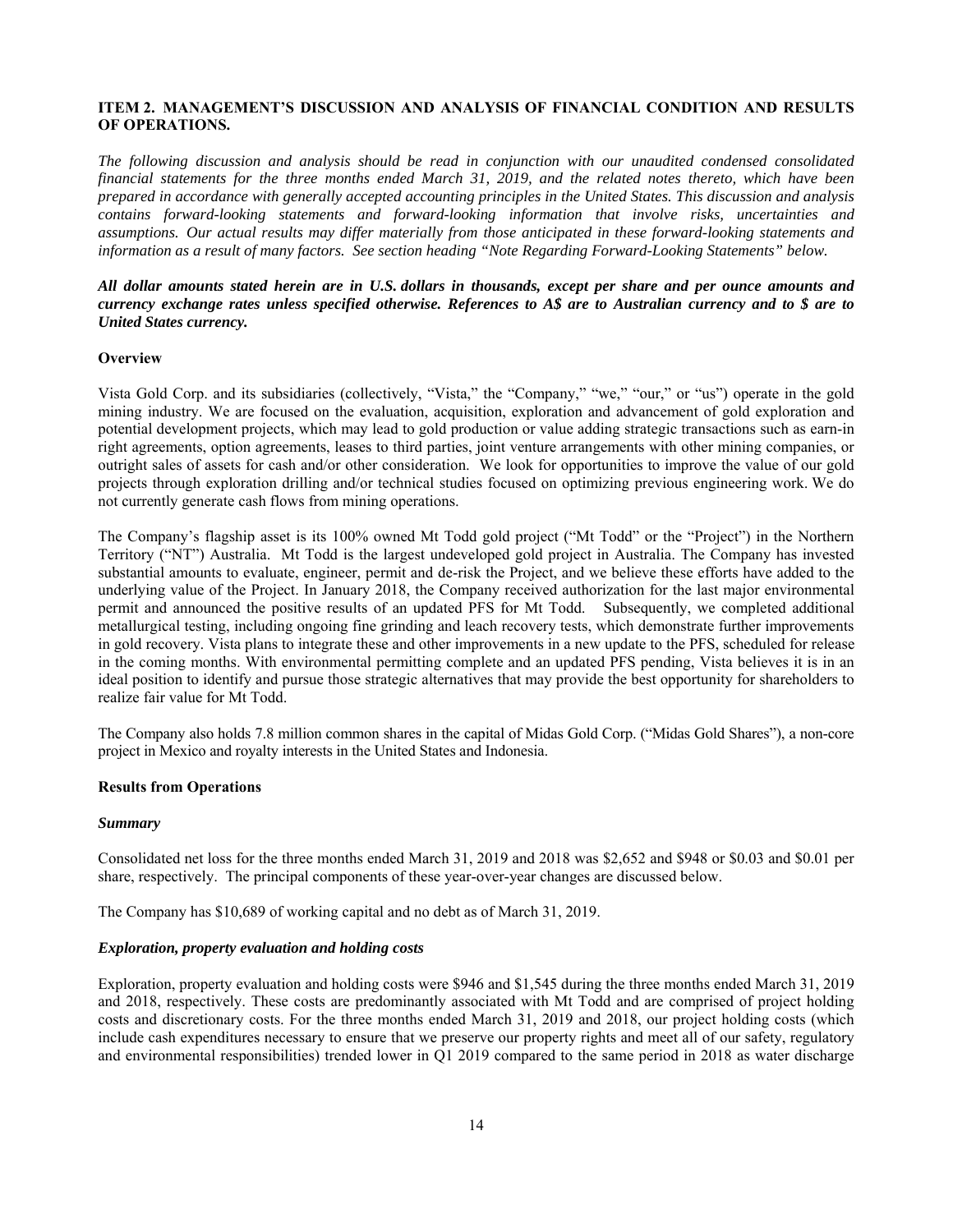from the Batman pit was lower than planned as a result of the relatively lower precipitation during the wet season, which reduced the scope of certain baseline monitoring activities. We expect offsetting costs later in 2019 in both of these areas. In addition, the Australian dollar was approximately 9% weaker in 2019 compared to 2018.

The magnitude of discretionary program spending during the three months ended March 31, 2019 was also lower than the 2018 discretionary costs. For the full year 2019 we expect total discretionary costs, in Australian dollar terms, to be similar to 2018 total discretionary costs.

Included in the first quarter 2019 and 2018 costs is non-cash stock-based compensation of \$10 and \$85 respectively.

### *Corporate administration*

Corporate administration costs were \$1,147 and \$1,423 during the three months ended March 31, 2019 and 2018, respectively. 2019 first quarter costs do not include some of the additional costs experienced in 2018 related to the completion of the 2018 Mt Todd PFS update, which affected investor relations, regulatory and compensation costs.

Included in the first quarter 2019 and 2018 costs is non-cash stock-based compensation of \$41 and \$253, respectively.

#### *Depreciation*

Depreciation costs were \$12 and \$228 during the three months ended March 31, 2019 and 2018, respectively. The majority of the Company's fixed assets were fully depreciated 2018, resulting in lower 2019 depreciation costs.

#### *Non-operating income and expenses*

#### *Gain/(loss) on other investments*

Gain/(loss) on other investments was  $\frac{6624}{1}$  and  $\frac{2028}{2}$  for the three months ended March 31, 2019 and 2018, respectively. These amounts are the result of changes in fair value of our Midas Gold Shares.

### **Financial Position, Liquidity and Capital Resources**

#### *Operating activities*

Net cash used in operating activities was \$1,758 and \$3,203 for the three months ended March 31, 2019 and 2018, respectively. The decreased use of cash in 2019 was the result of \$875 lower cash costs and a reduction in accounts payable and accrued liabilities of \$962 during the first quarter 2018, which is non-recurring.

### *Investing activities*

Net cash of \$1,045 and \$2,226 for the three months ended March 31, 2019 and 2018, respectively, was provided primarily by the disposition of short-term investments, net of acquisitions.

### *Financing activities*

During the three months ended March 31, 2019 and 2018, cash of \$46 and \$39, respectively, was used for the payment of employee withholding tax obligations arising from the vesting of RSUs, in lieu of issuing common shares of the Company. \$66 was received from the exercise of stock options during the three months ended March 31, 2019. No options were exercised during the same period in 2018.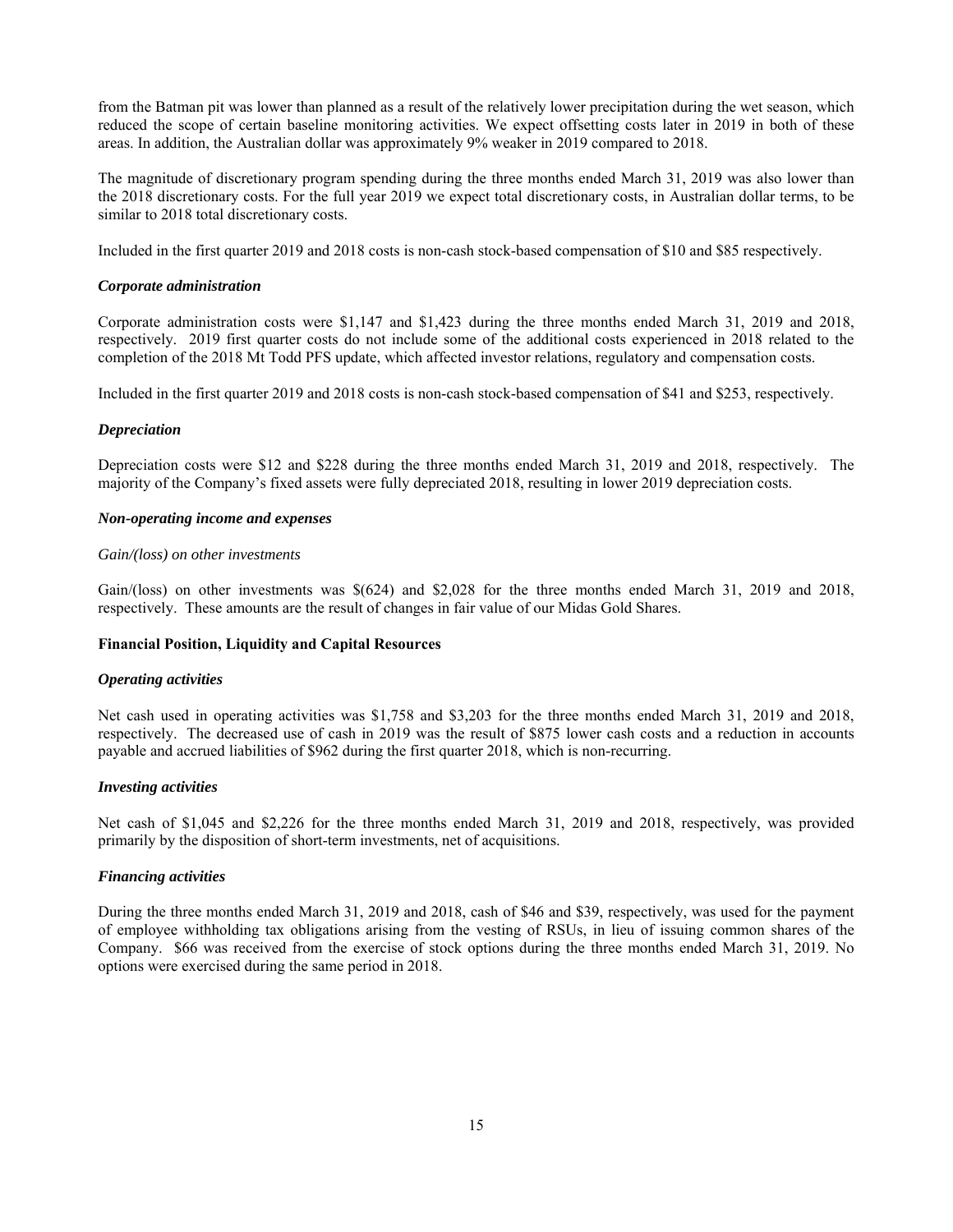### *Liquidity and capital resources*

Our cash and short-term investments as of March 31, 2019 decreased to \$6,390 from \$8,068 at December 31, 2018 due mainly to expenditures for operating activities. Our net working capital decreased to \$10,689 at March 31, 2019 from \$13,198 at December 31, 2018 due mainly to the decrease in cash and short-term investments to fund operating activities and the reduction in the market value of our Midas Gold Shares.

We believe that our existing working capital, together with potential future sources of non-dilutive financing, will be sufficient to fully fund our currently planned corporate and project holding costs and discretionary programs for more than 12 months.

Potential future sources of non-dilutive financing include the sale of non-core assets such as our used mill equipment and future option payments for the Guadalupe de los Reyes gold/silver project; and, depending on market conditions, the sale of some or all of our remaining Midas Gold Shares.

In addition to the potential sources of non-dilutive financing highlighted above, the Company has an at-the market offering agreement (the "ATM Agreement") with H. C. Wainwright & Co., LLC ("Wainwright") to provide additional balance sheet flexibility at a low cost. Under the ATM Agreement the Company may, but is not obligated to, issue and sell shares of the Company's common stock through Wainwright as sales manager in an at-the-market offering under a prospectus supplement for aggregate sales proceeds of up to \$10,000 (the "ATM Program"). The ATM Agreement will remain in full force and effect until the earlier of August 31, 2020, or the date that the ATM Agreement is terminated in accordance with the terms therein.

The continuing long-term viability of the Company is dependent upon our ability to secure sufficient funding and ultimately to generate future profits from operations or sales of assets. The underlying value and recoverability of the amounts shown as mineral properties and plant and equipment in our Condensed Consolidated Balance Sheets are dependent on our ability to fund future activities that could lead to profitable production or proceeds from the disposition of these assets.

### **Fair Value Accounting**

The following table sets forth the Company's assets measured at fair value by level within the fair value hierarchy. As required by accounting guidance, assets are classified in their entirety based on the lowest level of input that is significant to the fair value measurement.

|                                       | Fair value at March 31, 2019 |                                 |         |
|---------------------------------------|------------------------------|---------------------------------|---------|
|                                       | Total                        | <b>Level 1</b>                  | Level 3 |
| Other investments (Midas Gold Shares) | 4.838                        | 4.838                           |         |
|                                       |                              |                                 |         |
|                                       |                              | Fair value at December 31, 2018 |         |
|                                       | Total                        | <b>Level 1</b>                  | Level 3 |
| Other investments (Midas Gold Shares) | 5,462                        | 5,462                           |         |
| Used mill equipment (non-recurring)   | 5,500                        |                                 | 5,500   |

Our investment in Midas Gold Shares is classified as Level 1 of the fair value hierarchy as it is valued at quoted market prices in an active market.

The used mill equipment is classified as Level 3 of the fair value hierarchy as its value at December 31, 2018 was based on an independent third-party valuation. As of March 31, 2019, an independent third-party evaluation was not deemed necessary. The used mill equipment is included in plant and equipment on the Condensed Consolidated Balance Sheets for each period presented.

There have been no transfers between levels in 2019, nor have there been any changes in valuation techniques.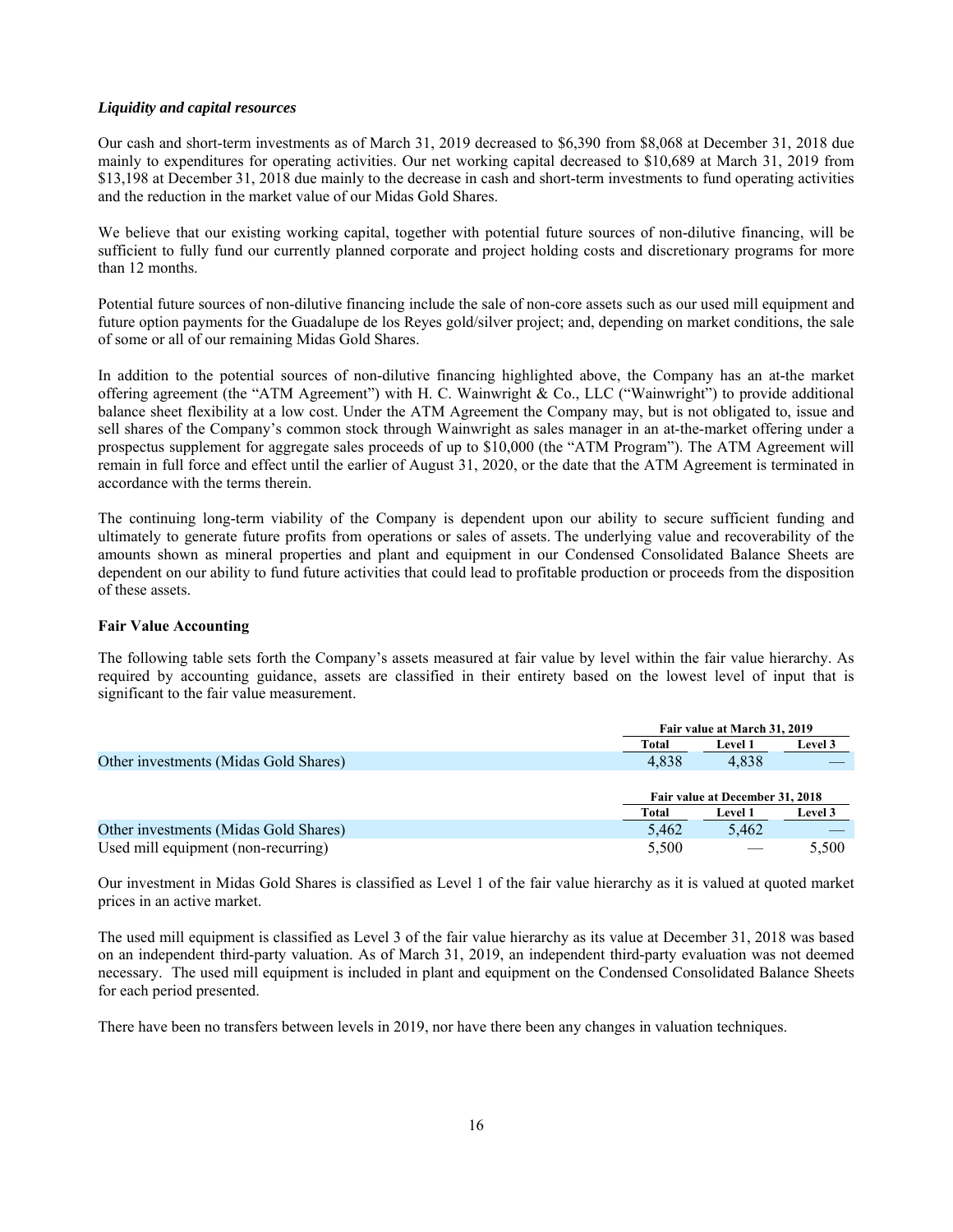### **Off-Balance Sheet Arrangements**

We have no off-balance sheet arrangements.

### **Contractual Obligations**

We have no material contractual obligations as of March 31, 2019.

### **Project Updates**

### *Mt Todd Gold Project, Northern Territory, Australia*

The following scientific and technical information about Mt Todd has been reviewed and approved by Mr. John Rozelle, Senior Vice President of Vista. Mr. Rozelle is a qualified person as defined by Canadian National Instrument 43-101 – *Standards of Disclosure for Mineral Projects*.

### *2018 Program Results*

In January 2018, we announced that the "authorization of a controlled activity" at Mt Todd, as required under the *Environment Protection and Biodiversity Act*, as it relates to the Gouldian Finch, had been approved by the Australian Commonwealth Department of Environment and Energy. With this authorization, Vista has all the major environmental approvals necessary to allow development of Mt Todd.

During 2018, we completed four additional large diameter core holes designed to extract approximately 6 tonnes of higher-grade material from the Batman pit, for the completion of two additional 2.5 tonne bulk high pressure roll crushing, optical sorting tests using the same equipment as previous test work. The two 2.5 tonne tests were conducted to confirm the efficiency of sorting higher-grade ores. We are completing additional feasibility-study-level grinding tests with the manufacturers of the fine grinding mills in order to obtain material for ongoing metallurgical studies and specific operating data for future design and evaluation work. We have also completed additional testing with an impeller manufacturer in order to optimize the design of the leach tanks to achieve the lowest possible electrical power consumption at designed slurry densities.

In August 2018, we announced the results of fine grinding tests completed on low-grade samples, under the direction of Resource Development Inc. These tests suggest that the Mt Todd ore can be efficiently ground to a finer final product size with lower power consumption than estimated in the PFS (defined below). Leaching the finer final product size material has again confirmed higher recoveries at finer grind sizes. Based on these initial results, we are now completing additional testing to confirm higher gold recoveries over a broad range of feed grades. With the anticipated completion of the leach recovery tests in the next month, we expect to generate grind-size leach recovery curves covering a wide range of potential ore feed grades to confirm previous the results of tests previously established.

### *2019 Plans*

Our 2019 plans include completion of the metallurgical program started in 2018. Specifically, we plan completion of additional fine grinding studies, leach recovery, and rheology studies. Upon completion of the confirmation metallurgical test work, Vista intends to update the January 24, 2018 PFS by incorporating the metallurgical test program results as well as updating capital and operating costs based on new quotes from suppliers. The areas of the PFS that we expect to be most impacted include higher gold recoveries due to the finer grind size and lower process plant operating costs with regard to reduced power consumption, reagents, and media.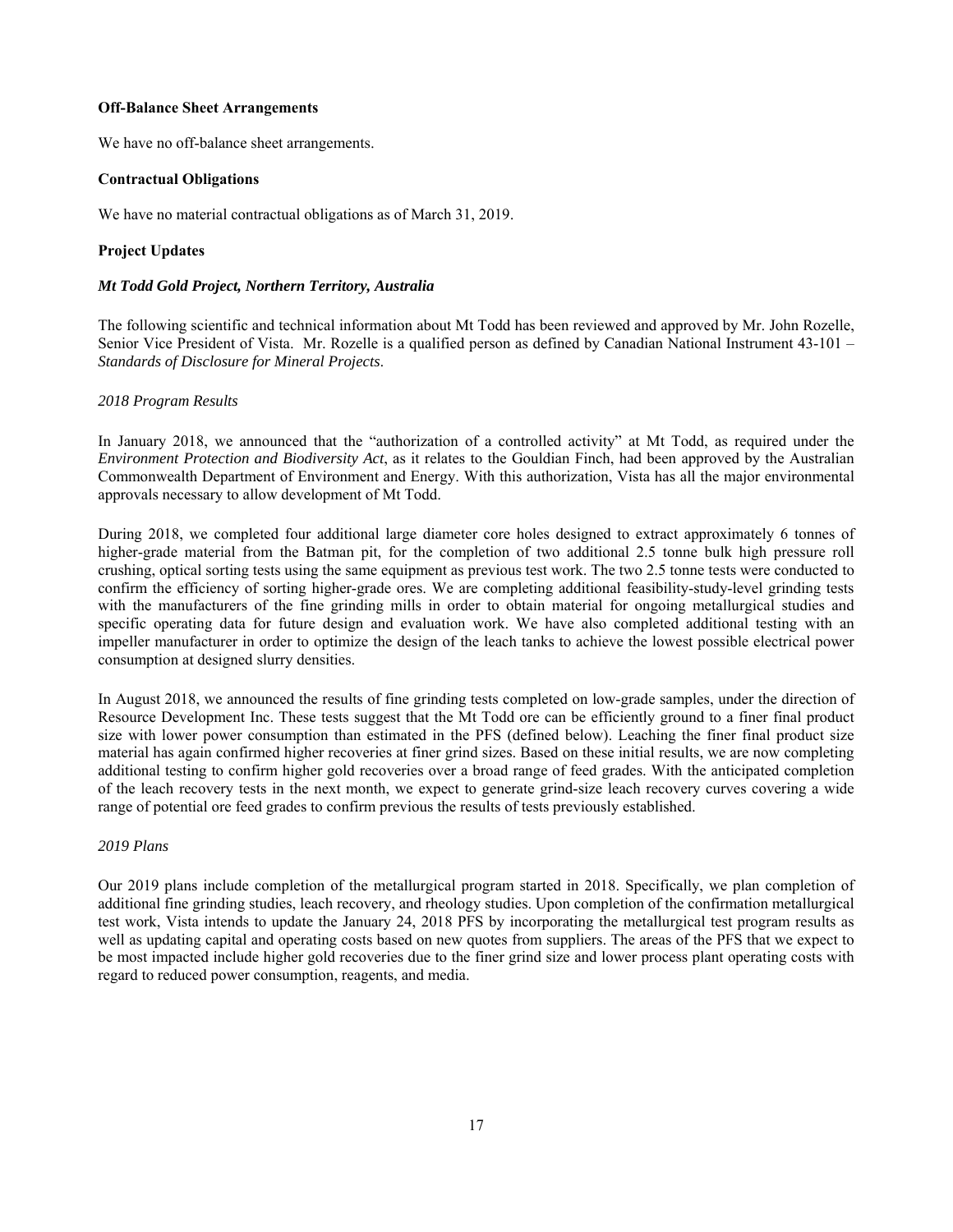### *2018 PFS*

In January 2018, we announced the results of an updated preliminary feasibility study (the "PFS") for Mt Todd project (the "Project"). The PFS is based on the results of a comprehensive review of the Project and the re-design of elements of the process flow sheet, incorporating automated sorting and grinding circuit design changes. The process improvement efforts have resulted in reduced operating costs, increased gold recovery and higher gold production at Mt Todd. Management believes that the design changes have resulted in significantly improved Project economics compared to the previous preliminary feasibility study, at a \$1,300/oz gold price.

The PFS evaluates two development scenarios: a 50,000 tpd project that develops more of the Mt Todd resource and generates a larger Net Present Value ("NPV") (the "Base Case"); and a smaller and higher-grade 33,000 tpd project (the "Alternate Case").

Highlights of the PFS Base Case are presented in the table below:

| @ \$1,300/oz Au                         | Years 1-5           |          | Life of Mine (13 years) |
|-----------------------------------------|---------------------|----------|-------------------------|
| Average Milled Grade (g Au/t)           | 0.98                |          | 0.82                    |
| Payable Gold Annual Average (000's ozs) | 479                 |          | 381                     |
| Payable Gold Total (000's ozs)          | 2,397               |          | 4,956                   |
| Gold Recovery                           | 86.4 %              |          | 85.8%                   |
| Cash Costs $(\frac{6}{2})$              | 571<br>$\mathbf{S}$ | \$.      | 645                     |
| Strip Ratio (waste:ore)                 | 2.8                 |          | 2.5                     |
| Initial Capital (\$ millions)           |                     | S        | 839                     |
| Pre-tax NPV $_{5\%}$ (\$ millions)      |                     | S.       | 1,178                   |
| After-tax NPV $_{5\%}$ (\$ millions)    |                     | <b>S</b> | 679                     |
| IRR (Pre-tax/After-tax)                 |                     |          | $27.3 / 20.5 \%$        |
| After-tax Payback (Production Years)    |                     |          | 3.2                     |

*Note: Economics presented using \$1,300/oz gold and a flat \$0.80 USD : \$1.00 AUD exchange rate and assumes deferral of certain Northern Territory tax obligations as well as realization of equipment salvage values at the end of the mine life.* 

The following table illustrates the sensitivity of the Base Case after-tax economics to variable gold prices and foreign exchange assumptions:

|                     |          |                  |            |                  |            | <b>Gold Price</b> |            |                  |            |                  |
|---------------------|----------|------------------|------------|------------------|------------|-------------------|------------|------------------|------------|------------------|
| Foreign<br>Exchange | \$1.100  |                  |            | \$1,200          |            | \$1.300           |            | \$1,400          |            | \$1,500          |
| (US\$/AUD)          | IRR      | NPV <sub>5</sub> | <b>IRR</b> | NPV <sub>5</sub> | IRR        | NPV.              | <b>IRR</b> | NPV <sub>5</sub> | <b>IRR</b> | NPV <sub>5</sub> |
| 0.70                | 15.9%    | \$439            | 20.5%      | \$632            | $24.9\%*$  | \$825*            | 29.1%      | \$1,016          | 33.2%      | \$1,208          |
| 0.75                | 13.8%    | \$366            | 18.3%      | \$559            | 22.6%      | \$752             | 26.8%      | \$944            | 30.8%      | \$1,136          |
| 0.80                | 11.9%    | \$292            | 16.3%      | \$486            | $20.5\%$ † | \$679†            | 24.6%      | \$872            | 28.6%      | \$1,063          |
| 0.85                | $10.1\%$ | \$222            | 14.3%      | \$412            | 18.5%      | \$606             | 22.5%      | \$799            | 26.4%      | \$991            |
| 0.90                | 8.3%     | \$150            | 12.5%      | \$339            | 16.6%      | \$532             | 20.6%      | \$726            | 24.4%      | \$918            |

\* Approximate current conditions †Assumptions used in the PFS

*Note: Changes in foreign exchange rates are only applied to operating costs and not applied to either initial or sustaining capital costs.*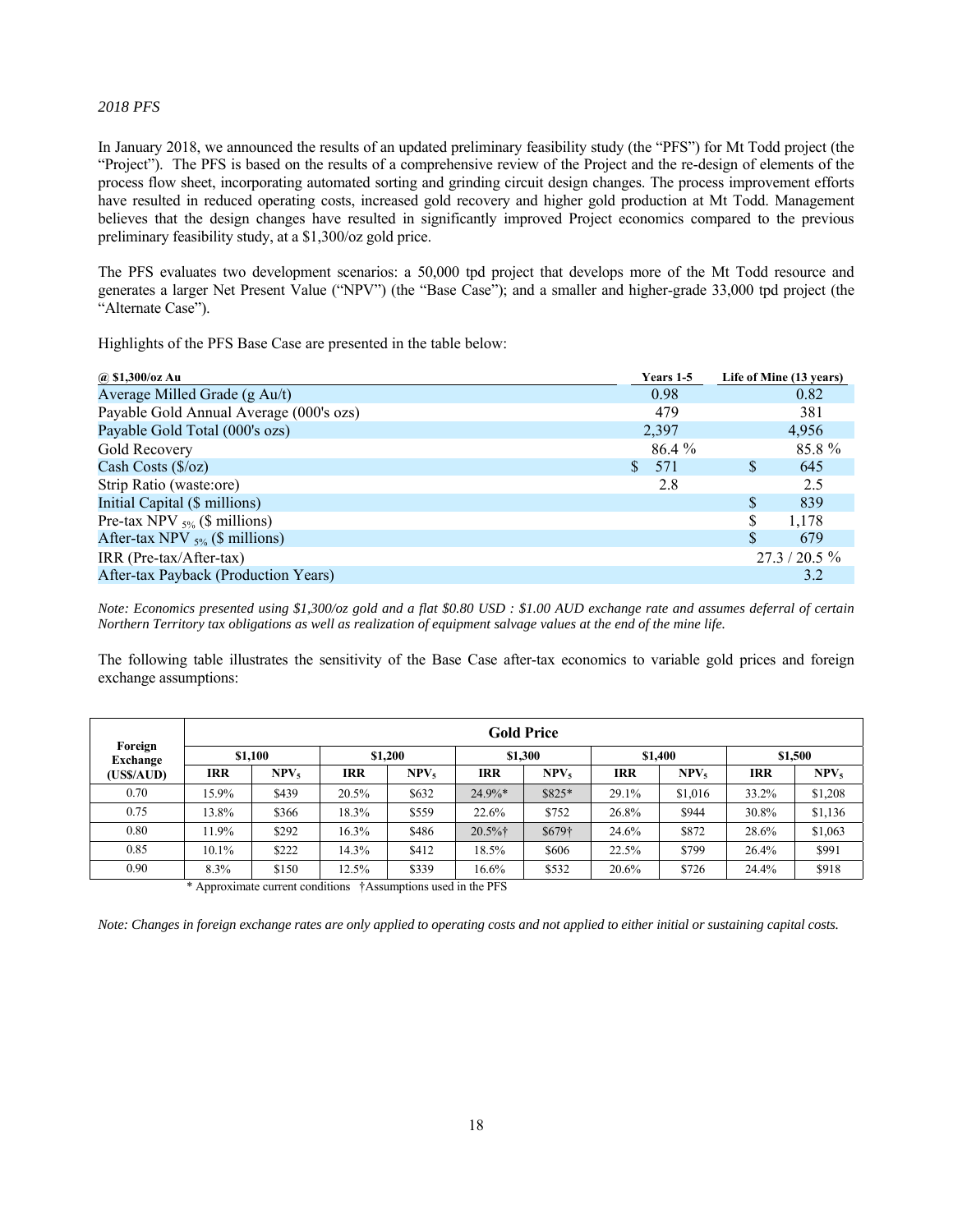Highlights of the PFS Alternate Case are presented in the table below:

| @ \$1,300/oz Au                         |    | Years 1-5 |     | Life of Mine (11 years) |
|-----------------------------------------|----|-----------|-----|-------------------------|
| Average Milled Grade (g Au/t)           |    | 0.95      |     | 0.90                    |
| Payable Gold Annual Average (000's ozs) |    | 302       |     | 273                     |
| Payable Gold Total (000's ozs)          |    | 1,509     |     | 3,003                   |
| Gold Recovery                           |    | 86.4 %    |     | $85.5\%$                |
| Cash Costs $(\frac{6}{2})$              | S. | 581       | \$. | 593                     |
| Strip Ratio (waste:ore)                 |    | 1.7       |     | 1.7                     |
| Initial Capital (\$ millions)           |    |           | \$. | 642                     |
| Pre-tax NPV $_{5\%}$ (\$ millions)      |    |           | S   | 722                     |
| After-tax NPV $_{5\%}$ (\$ millions)    |    |           | \$. | 418                     |
| IRR (Pre-tax/After-tax)                 |    |           |     | $23.4/17.8\%$           |
| After-tax Payback (Production Years)    |    |           |     | 3.6                     |

*Note: Economics presented using \$1,300/oz gold and a flat \$0.80 USD : \$1.00 AUD exchange rate and assumes deferral of certain Northern Territory tax obligations as well as realization of equipment salvage values at the end of the mine life.* 

For additional information on Mt Todd, see our technical report entitled "NI 43-101 Technical Report Mt Todd Gold Project 50,000 tpd Preliminary Feasibility Study Northern Territory, Australia" with an effective date of January 24, 2018 and an issue date of March 2, 2018. *See Cautionary Note to Investors regarding Estimates of Mineral Reserves and Resources below. The technical report is referenced for informational purposes only and is not incorporated herein by reference.*

Mt Todd is without known mineral reserves under SEC Industry Guide 7.

#### *Guadalupe de los Reyes Gold/Silver Project, Sinaloa, Mexico*

During October 2017, we entered into an agreement (the "Option Agreement") to option our interest in the Guadalupe de los Reyes gold and silver project in Sinaloa, Mexico (the "GdlR Project") to Minera Alamos Inc. and its subsidiary Minera Alamos de Sonora S.A. de C.V. ("Minera Alamos").

Pursuant to the terms of the Option Agreement, we have granted Minera Alamos an exclusive right and option right to earn a 100% interest in the GdlR Project by:

- making payments totaling \$6,000 comprised of a payment of \$1,500 made at the execution of the Option Agreement ("Option Grant Date"); two successive payments of \$1,500 each to be made at the one-year and two-year anniversaries of the Option Grant Date; and a final \$1,500 payment to be made before the four-year anniversary of the Option Grant Date;
- maintaining the concessions comprising the GdlR Project in good standing;
- fulfilling all of our obligations to the Ejido La Tasajera (the "Ejido") as set out in the temporary occupation contract between us and the Ejido;
- granting us a capped NSR on production from open pit mining (the "Open-Pit NSR") at rates that range from 1% (at gold prices of \$1,400/oz or less) to a maximum of 2% (at gold prices above \$1,600/oz) up to an aggregate of \$2,000 in royalty payments;
- granting us a perpetual NSR on production from underground mining (the "Underground NSR") at rates that range from 1% (at gold prices of \$1,400/oz or less) to a maximum of 2% (at gold prices above \$1,600/oz); and
- granting us the right to assume a 49% non-carried interest in an underground project if Minera Alamos decides to develop an underground mine at the GdlR Project (the "Back-in Right").

The Option Agreement provides that all cash payments are non-refundable and optional to Minera Alamos, and in the event Minera Alamos fails to pay any of the required amounts as set out in the Option Agreement, or fails to comply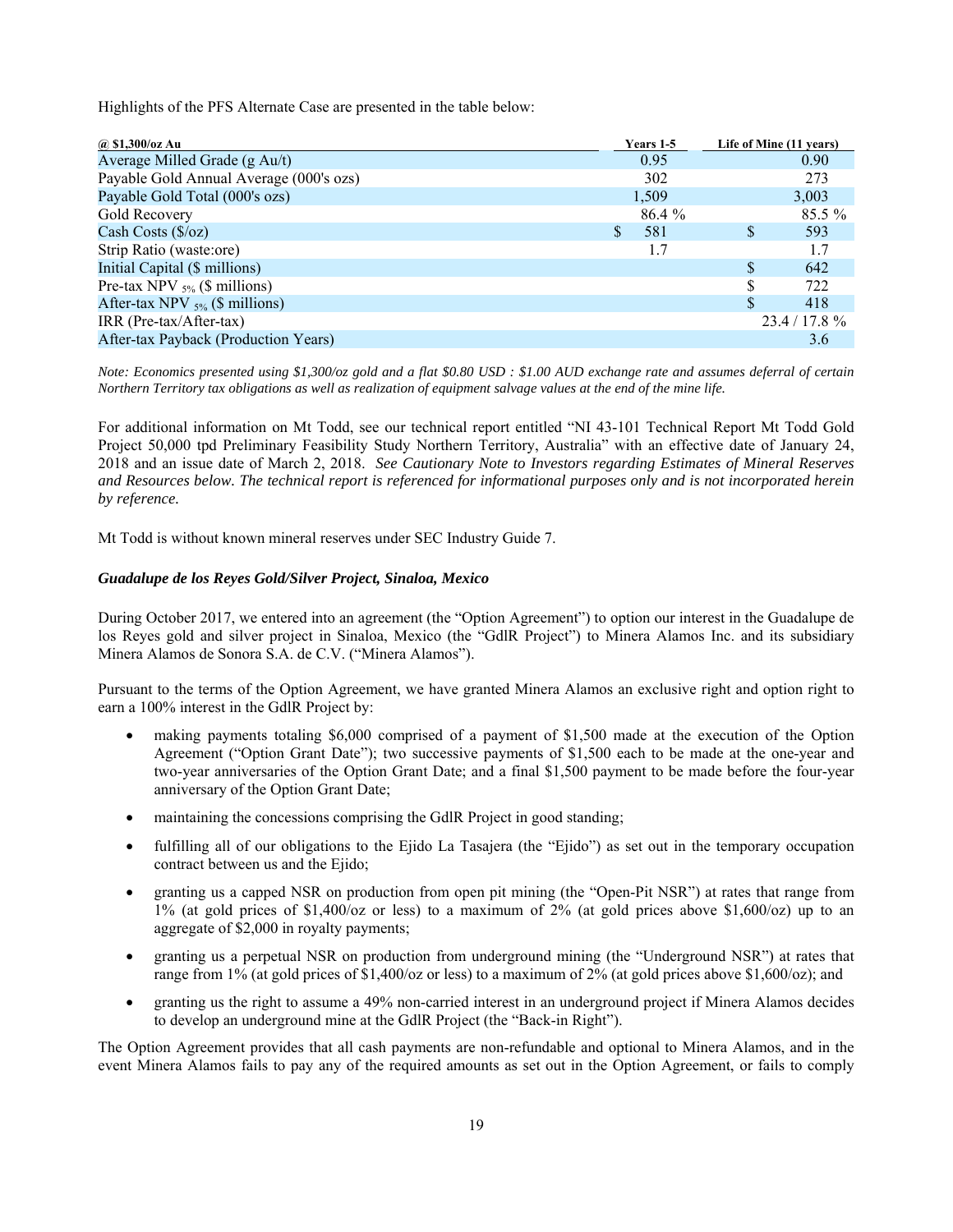with its other obligations, the Option Agreement will terminate and Minera Alamos will have no interest in the GdlR Project. Provided it is not in breach of the Option Agreement, Minera Alamos may at its discretion advance the above payment schedule.

In October 2018, the Company agreed to extend the due date for the second \$1,500 option payment for the GdlR Project by six months to April 23, 2019, at which time the payment was made. As consideration for the deferral, the Company received an additional \$150 in cash, \$50 of which was paid to Vista on October 24, 2018 and \$100 of which Minera Alamos paid on January 23, 2019. In addition, Minera Alamos paid interest at a rate of 1.5% per month on the unpaid balance of the \$1,500 payment beginning January 24, 2019.

Subject to Minera Alamos timely making all the option payments, and fulfilling its other obligations with respect to the Option Agreement, we will transfer 100% of the shares on the Company's 100% owned subsidiary Minera Gold Stake S.A. de C.V., the entity which owns the GdlR Project, to Minera Alamos and the Open-Pit NSR and Underground NSR will be granted to us.

If Minera Alamos discovers, and decides to develop, an underground mine at the GdlR Project and we exercise the Backin Right, we and Minera Alamos have agreed to form a joint venture to develop and operate the underground mine. If the joint venture is formed, the Underground NSR will terminate. See also Note 10 of the Condensed Consolidated Financial Statements.

## **Certain U.S. Federal Income Tax Considerations**

Vista has been a "passive foreign investment company" ("PFIC") as defined under Section 1297 of the U.S. Internal Revenue Code of 1986, as amended, in recent years and expects to continue to be a PFIC in the future. Current and prospective United States shareholders should consult their tax advisors as to the tax consequences of PFIC classification and the U.S. federal tax treatment of PFICs. Additional information on this matter is included in Vista's Annual Report on Form 10-K for the year ended December 31, 2018, under "Part II. Item 5. Market for Registrant's Common Equity, Related Stockholder Matters and Issuer Purchases of Equity Securities — Certain United States Federal Income Tax Considerations for U.S. Residents."

### **Note Regarding Forward-Looking Statements**

This quarterly report on Form 10-Q contains "forward-looking statements" within the meaning of the *Private Securities Litigation Reform Act of 1995* and forward-looking information under Canadian securities laws that are intended to be covered by the safe harbor created by such legislation. All statements, other than statements of historical facts, included in this quarterly report on Form 10-Q, our other filings with the Securities and Exchange Commission and Canadian securities commissions and in press releases and public statements by our officers or representatives that address activities, events or developments that we expect or anticipate will or may occur in the future are forward-looking statements and forward-looking information, including, but not limited to, such things as those listed below:

#### **Operations**

- our belief that the results of the current PFS demonstrate a technically sound project with robust economics at current gold prices;
- our intention to complete the metallurgical program started in 2018 and to complete an updated PFS in the coming months;
- our expectations as to which areas of the current preliminary feasibility study are most likely to be impacted by the metallurgical program test results;
- Our expectation as to the timing and results of leach recovery tests conducted at Mt Todd;
- our plans and available funding to continue to identify and study potential Mt Todd optimizations, project improvements and efficiencies;
- the feasibility of Mt Todd;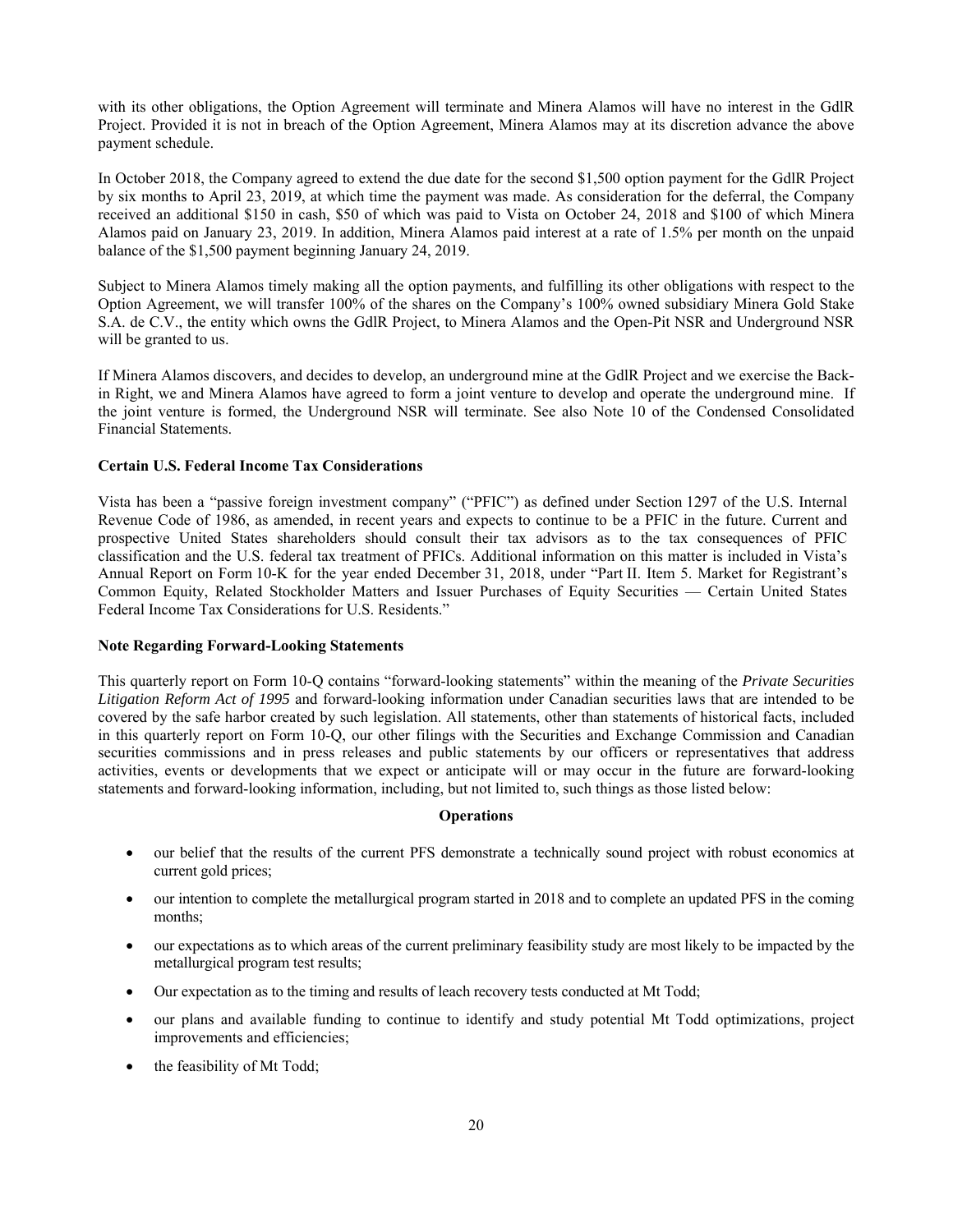- our belief that selectively sorting and rejecting sub-economic material will lower process operating costs at Mt Todd;
- our belief that these design changes can be implemented without materially changing the project's capital requirements;
- estimates of future operating and financial performance;
- our plans to advance work at Mt Todd to take advantage of our strategic position;
- our expectation of Mt Todd's impact, including environmental and economic impacts;
- our expectation that the 2018 Mine Management Plan permit will be approved by the Northern Territory Department of Primary Industries and Resources;
- plans and estimates concerning potential project development, including the use of high pressure grinding roll crushers and access to a water supply, as well as the ability to obtain all required permits;
- estimates of mineral reserves and mineral resources;
- our intention to improve the value of our gold projects;
- the potential that development projects may lead to gold production or value adding strategic transactions; and
- the timing, performance and results of feasibility studies;

### **Business and industry**

- our belief that our existing working capital, coupled with potential future sources of non-dilutive financing will be sufficient to fully fund our currently planned corporate and project holding costs and discretionary programs;
- our belief that we are in a position to actively pursue strategic alternatives that provide the best opportunity to maximize value for the Company;
- our belief that the At-the-Market program will provide additional financing flexibility at a low cost;
- the potential monetization of our non-core assets, including our mill equipment which is for sale, and our Midas Gold Shares;
- potential funding requirements and sources of capital, including near-term sources of additional cash;
- our expectation that the Company will continue to incur losses and will not pay dividends for the foreseeable future;
- our potential entry into agreements to find, lease, purchase, option or sell mineral interests;
- our belief that we are in compliance in all material respects with applicable laws and regulations including applicable mining, health, safety and environmental statutes and regulations in all of the jurisdictions in which we operate;
- our belief that we maintain reasonable amounts of insurance;
- potential changes in regulations or taxation initiatives;
- our expectation that we will continue to be a passive foreign investment company;
- the expected impact of the adoption of new accounting standards on our financial statements;
- the potential that we may grant options and/or other stock-based awards to our directors, officers, employees and consultants;
- our belief that Minera Alamos will have no interest in the Guadalupe de los Reyes gold/silver project if the Option Agreement (defined in Item 2: Properties – Guadalupe de los Reyes Gold/Silver Project, Sinaloa, Mexico) terminates;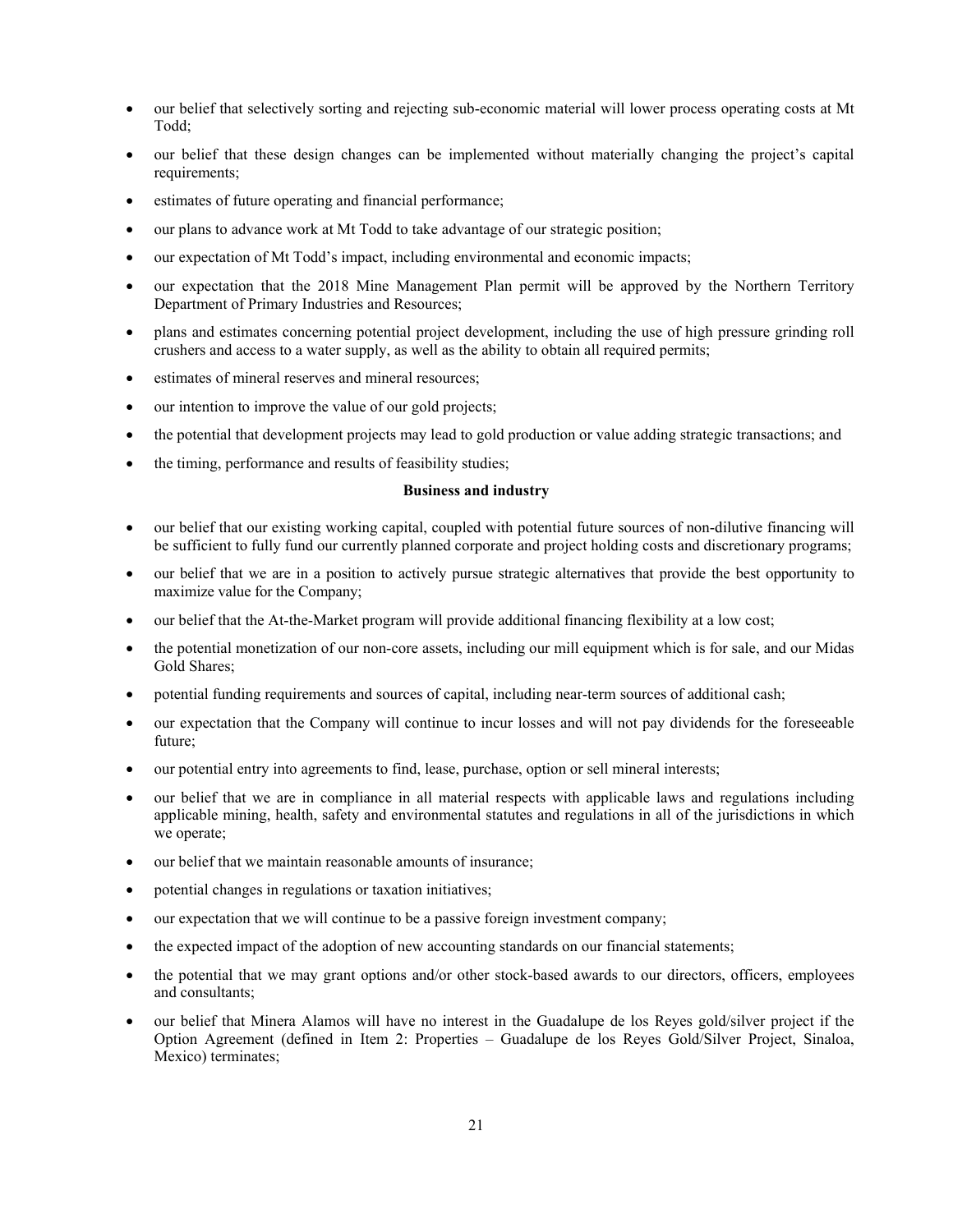- our belief that we will receive any future payments and that we will be granted the Open-Pit NSR and the Underground NSR pursuant to the terms of the Option Agreement;
- our belief that if we exercise the Back-in Right we will enter into a joint venture agreement on acceptable terms, if at all;
- preliminary estimates of the reclamation and other related costs associated with certain mining claims in British Columbia; and
- the potential that future expenditures may be required for compliance with various laws and regulations governing the protection of the environment.

Forward-looking statements and forward-looking information have been based upon our current business and operating plans, as approved by the Company's Board of Directors; our cash and other funding requirements and timing and sources thereof; results of pre-feasibility and feasibility studies, mineral resource and reserve estimates, preliminary economic assessments and exploration activities; advancements of the Company's required permitting processes; our experience working with our regulators; current market conditions and project development plans. The words "estimate," "plan," "anticipate," "expect," "intend," "believe," "will," "may" and similar expressions are intended to identify forward-looking statements and forward-looking information. These statements involve known and unknown risks, uncertainties, assumptions and other factors which may cause our actual results, performance or achievements to be materially different from any results, performance or achievements expressed or implied by such forward-looking statements and forward-looking information. These factors include risks such as:

### **Operating Risks**

- pre-feasibility and feasibility study results and preliminary assessment results and the accuracy of estimates and assumptions on which they are based;
- resource and reserve estimate results, the accuracy of such estimates and the accuracy of sampling and subsequent assays and geologic interpretations on which they are based;
- technical and operational feasibility and the economic viability of deposits;
- our ability to obtain, renew or maintain the necessary authorizations and permits for Mt Todd, including its development plans and operating activities;
- the timing and results of a feasibility study on Mt Todd;
- market conditions supporting a decision to develop Mt Todd;
- delays in commencement of construction at Mt Todd;
- increased costs that affect our operations or our financial condition;
- our reliance on third parties to fulfill their obligations under agreements with us;
- whether projects not managed by us will comply with our standards or meet our objectives;
- whether our acquisition, exploration and development activities, as well as the realization of the market value of our assets, will be commercially successful and whether any transactions we enter into will maximize the realization of the market value of our assets;
- the success of future joint ventures, partnerships and other arrangements relating to our properties;
- perception of potential environmental impact of Mt Todd;
- known and unknown environmental and reclamation liabilities, including reclamation requirements at Mt Todd;
- potential challenges to the title to our mineral properties;
- future water supply issues at Mt Todd;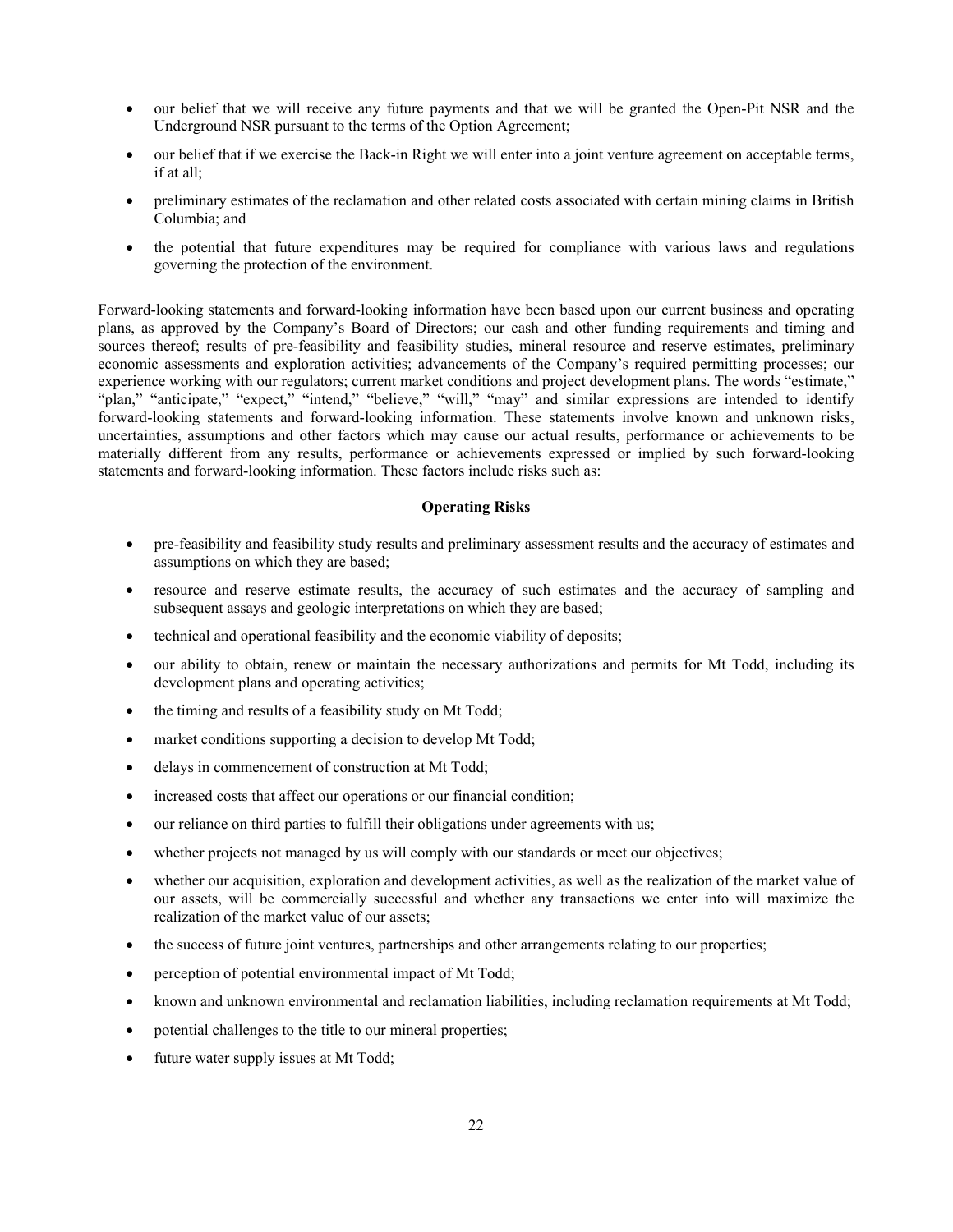- litigation or other legal claims; and
- environmental lawsuits.

### **Financial and Business Risks**

- fluctuations in the price of gold;
- lack of adequate insurance to cover potential liabilities;
- the lack of cash dividend payments by us;
- our history of losses from operations;
- our ability to attract, retain and hire key personnel;
- volatility in our stock price and gold equities generally;
- our ability to raise additional capital or raise funds from the sale of non-core assets on favorable terms, if at all;
- industry consolidation which could result in the acquisition of a control position in the Company for less than fair value;
- evolving corporate governance and public disclosure regulations;
- intense competition in the mining industry;
- tax initiatives on domestic and international levels;
- fluctuation in foreign currency values;
- potential adverse findings by the Australian Government upon review of our Australian research and development grants; and
- our likely status as a PFIC for U.S. federal tax purposes.

### **Industry Risks**

- inherent hazards of mining exploration, development and operating activities;
- a shortage of skilled labor, equipment and supplies;
- the accuracy of calculations of mineral reserves, mineral resources and mineralized material and fluctuations therein based on metal prices, and inherent vulnerability of the ore and recoverability of metal in the mining process;
- changes in environmental regulations to which our exploration and development operations are subject; and
- changes in climate change regulations could result in increased operating costs.

 For a more detailed discussion of such risks and other important factors that could cause actual results to differ materially from those in such forward-looking statements and forward-looking information, please see the risk factors contained in our Annual Report on Form 10-K for the year ended December 31, 2018, under "Part I-Item 1A. Risk Factors". Although we have attempted to identify important factors that could cause actual results to differ materially from those described in forward-looking statements and forward-looking information, there may be other factors that cause results not to be as anticipated, estimated or intended. There can be no assurance that these statements will prove to be accurate, as actual results and future events could differ materially from those anticipated in the statements. Except as required by law, we assume no obligation to publicly update any forward-looking statements and forward-looking information, whether as a result of new information, future events or otherwise.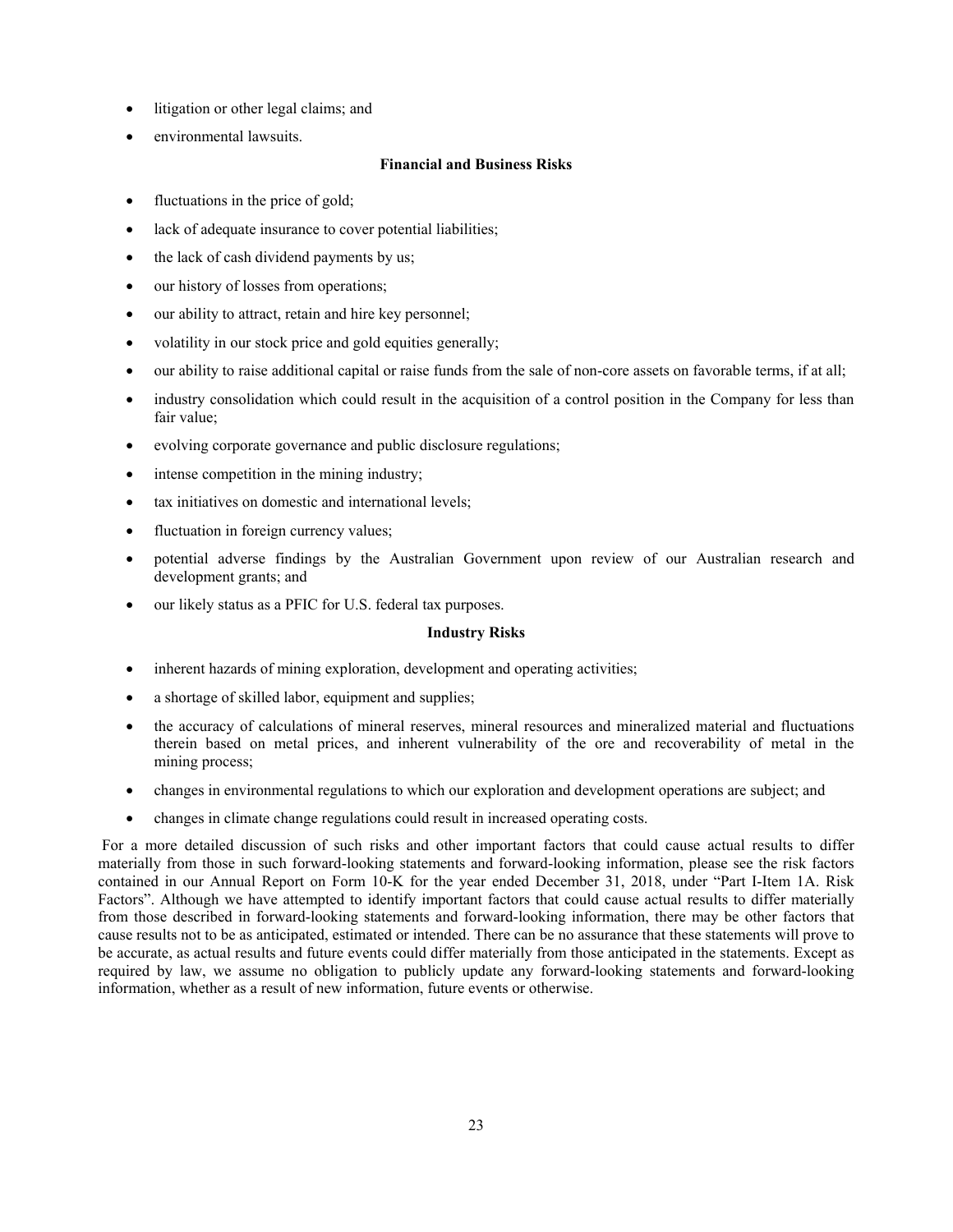### **Cautionary Note to Investors Regarding Estimates of Mineral Reserves and Resources**

Our technical report entitled "NI 43-101 Technical Report Mt Todd Gold Project 50,000 tpd Preliminary Feasibility Study Northern Territory, Australia" with an effective date of January 24, 2018 and an issue date of March 2, 2018 referenced herein uses the terms "mineral reserve", "proven mineral reserve" and "probable mineral reserve" as defined in Canadian National Instrument 43-101 – *Standards of Disclosure for Mineral Projects* ("NI 43-101") and the Canadian Institute of Mining, Metallurgy and Petroleum (the "CIM") – *CIM Definition Standards on Mineral Resources and Mineral Reserves*, adopted by the CIM Council, as amended (the "CIM Definition Standards"). These definitions differ from the definitions in the United States Securities and Exchange Commission ("SEC") Industry Guide 7 ("SEC Industry Guide 7") under the United States Securities Act of 1933, as amended (the "Securities Act"). Under SEC Industry Guide 7 standards, a "final" or "bankable" feasibility study is required to report reserves, the three-year historical average metal price is used in any reserve or cash flow analysis to designate reserves, and the primary environmental analysis or report must be filed with the appropriate governmental authority.

In addition, the technical report uses the terms "mineral resource", "measured mineral resource", "indicated mineral resource" and "inferred mineral resource" which are defined in and required to be disclosed by NI 43-101; however, these terms are not defined terms under SEC Industry Guide 7 and are normally not permitted to be used in reports and registration statements filed with the SEC. Investors are cautioned not to assume that all or any part of a mineral deposit in these categories will ever be converted into reserves. "Inferred mineral resources" have a great amount of uncertainty as to their existence, and great uncertainty as to their economic, technical and legal feasibility. It cannot be assumed that all, or any part, of an inferred mineral resource will ever be upgraded to a higher category. Under Canadian rules, estimates of inferred mineral resources may not form the basis of feasibility or pre-feasibility studies, except in rare cases. Investors are cautioned not to assume that all or any part of an inferred mineral resource exists or is economically, technically or legally mineable. Disclosure of "contained ounces" in a resource is permitted disclosure under Canadian regulations; however, the SEC normally only permits issuers to report mineralization that does not constitute "reserves" by SEC standards as in place tonnage and grade without reference to unit measures.

Accordingly, the technical report contains descriptions of our mineral deposits that may not be comparable to similar information made public by U.S. companies subject to the reporting and disclosure requirements under the United States federal securities laws and the rules and regulations thereunder.

### **ITEM 4. CONTROLS AND PROCEDURES.**

#### **Disclosure Controls and Procedures.**

At the end of the period covered by this quarterly report on Form 10-Q for the three months ended March 31, 2019, an evaluation was carried out under the supervision of and with the participation of our management, including the Chief Executive Officer ("CEO") and Chief Financial Officer ("CFO"), of the effectiveness of the design and operations of our disclosure controls and procedures (as defined in Rule 13a-15(e) and Rule 15d-15(e) under the Exchange Act). Based on that evaluation, the CEO and the CFO have concluded that as of the end of the period covered by this quarterly report, our disclosure controls and procedures were effective in ensuring that: (i) information required to be disclosed by us in reports that we file or submit to the SEC under the Exchange Act is recorded, processed, summarized and reported within the time periods specified in applicable rules and forms and (ii) material information required to be disclosed in our reports filed under the Exchange Act is accumulated and communicated to our management, including our CEO and CFO, as appropriate, to allow for accurate and timely decisions regarding required disclosure.

#### **Changes in Internal Control over Financial Reporting**

The Company has added an IT access control to the set of existing IT controls and also a control to support the identification of leases as part of adopting ASC 842.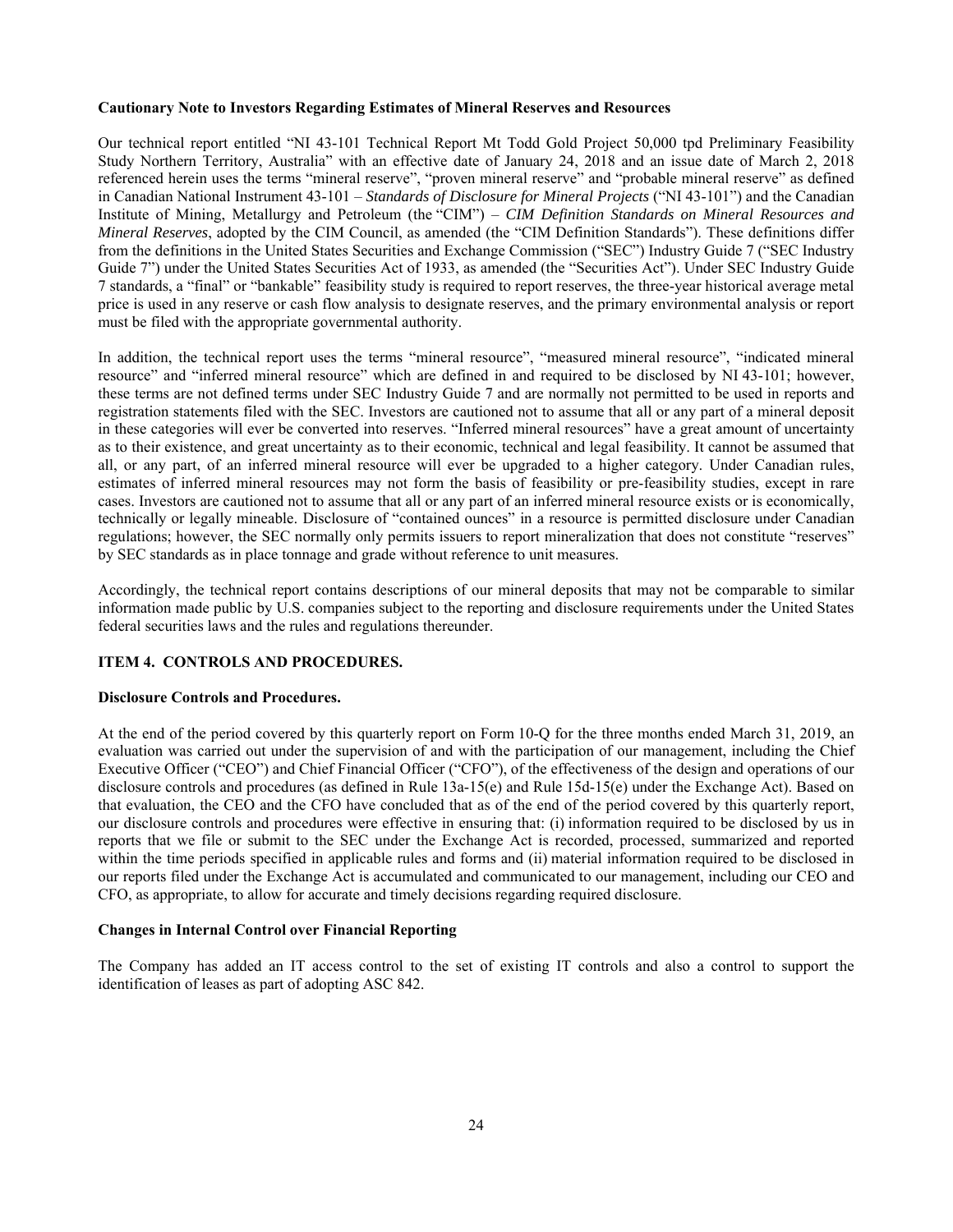## **PART II**

## **ITEM 1. LEGAL PROCEEDINGS.**

We are not aware of any material pending or threatened litigation or of any proceedings known to be contemplated by governmental authorities and/or other parties that are, or would be, likely to have a material adverse effect upon us or our operations, taken as a whole.

## **ITEM 1A. RISK FACTORS.**

There have been no material changes from the risk factors set forth in our Annual Report on Form 10-K for the year ended December 31, 2018 as filed with the SEC and Canadian securities regulatory authorities in February 2019.

## **ITEM 2. UNREGISTERED SALES OF EQUITY SECURITIES AND USE OF PROCEEDS.**

None.

## **ITEM 3. DEFAULTS UPON SENIOR SECURITIES.**

None.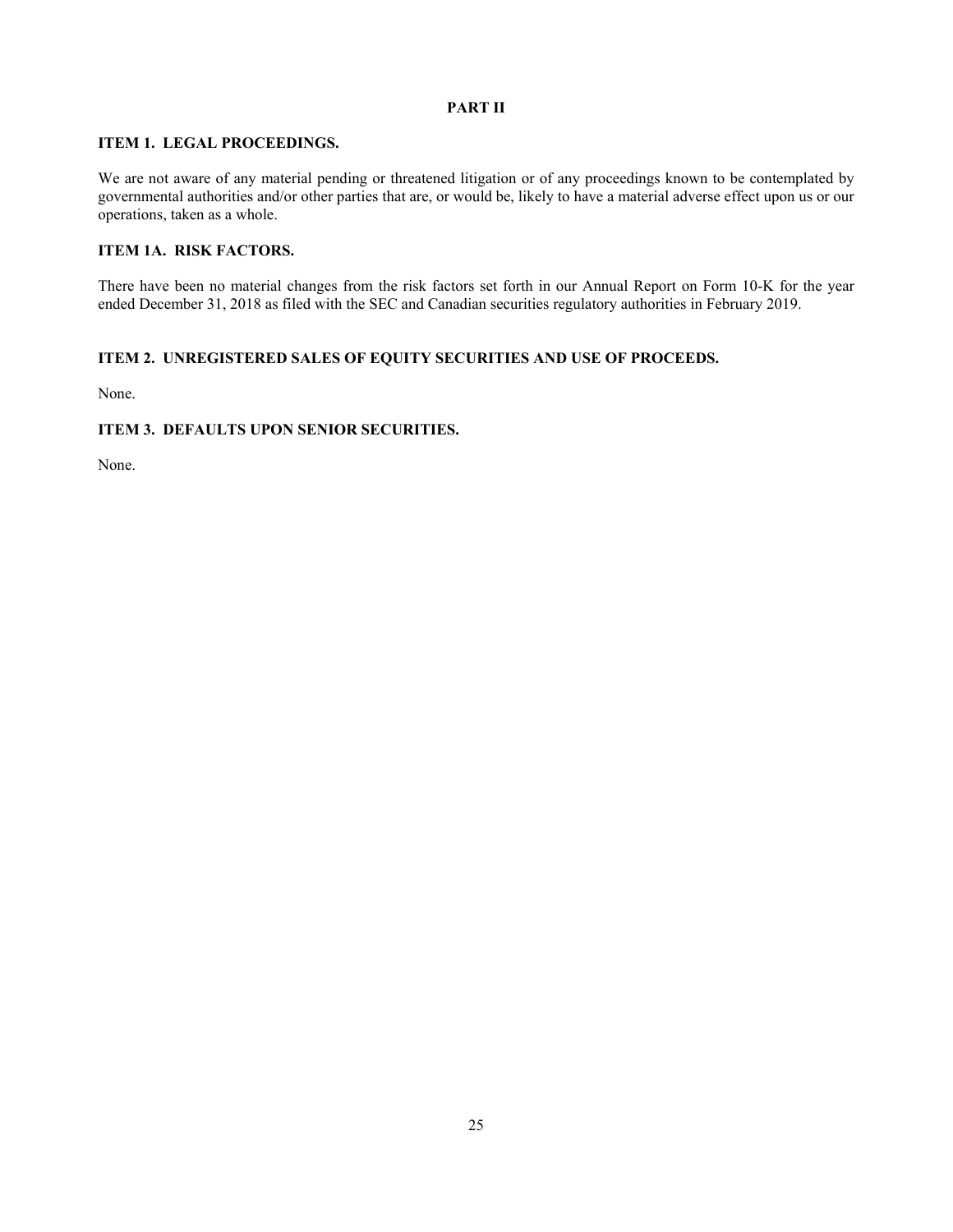### **ITEM 4. MINE SAFETY DISCLOSURE.**

We consider health, safety and environmental stewardship to be a core value for us.

Pursuant to Section 1503(a) of the United States *Dodd-Frank Wall Street Reform and Consumer Protection Act of 2011* (the "Dodd-Frank Act"), issuers that are operators, or that have a subsidiary that is an operator, of a coal or other mine in the United States are required to disclose in their periodic reports filed with the SEC information regarding specified health and safety violations, orders and citations, related assessments and legal actions, and mining-related fatalities under the regulation of the Federal Mine Safety and Health Administration ("MSHA") under the *United States Federal Mine Safety and Health Act of 1977* (the "Mine Act"). During the three months ended March 31, 2019, our U.S exploration properties were not subject to regulation by the MSHA under the Mine Act and consequently no disclosure is required under Section 1503(a) of the Dodd-Frank Act.

#### **ITEM 5. OTHER INFORMATION.**

None.

### **ITEM 6. EXHIBITS.**

### *Exhibits*

**Exhibit**

The following exhibits are filed as part of this report:

| EXHIDIU                    |                                                                                                                                                                                      |
|----------------------------|--------------------------------------------------------------------------------------------------------------------------------------------------------------------------------------|
| <b>Number</b>              | <b>Description</b>                                                                                                                                                                   |
| 3.01                       | Certificate of Continuation, previously filed as Exhibit 3.1 to the Corporation's Form 8-K dated June 12, 2013 and<br>incorporated by reference herein (File No. 1-9025)             |
| 3.02                       | Notice of Articles, previously filed as Exhibit 3.2 to the Corporation's Form 8-K dated June 12, 2013 and<br>incorporated herein by reference (File No. 1-9025)                      |
| 3.03                       | Articles, previously filed as Exhibit 3.3 to the Corporation's Form 8-K dated June 12, 2013 and incorporated herein<br>by reference (File No. 1-9025)                                |
| 4.01                       | Warrant Indenture dated August 8, 2016, previously filed as Exhibit 4.1 to the Corporation's Form 8-K dated<br>August 8, 2016 and incorporated by reference herein (File No. 1-9025) |
| $31.1*$                    | Certification of Chief Executive Officer pursuant to Rule 13a-14(a) under the Securities Exchange Act of 1934, as<br>amended                                                         |
| $31.2*$                    | Certification of Chief Financial Officer pursuant to Rule 13a-14(a) under the Securities Exchange Act of 1934, as<br>amended                                                         |
| $32.1*$                    | Certification of Chief Executive Officer pursuant to 18 U.S.C. Section 1350, as adopted pursuant to Section 906 of<br>the Sarbanes-Oxley Act of 2002                                 |
| $32.2*$                    | Certification of Chief Financial Officer pursuant to 18 U.S.C. Section 1350, as adopted pursuant to Section 906 of<br>the Sarbanes-Oxley Act of 2002                                 |
| $101.$ INS <sup>*(1)</sup> | <b>XBRL</b> Instance Document                                                                                                                                                        |
| $101.SCH^{*(1)}$           | XBRL Taxonomy Extension - Schema                                                                                                                                                     |
| $101.CAL^{*(1)}$           | <b>XBRL Taxonomy Extension – Calculations</b>                                                                                                                                        |
| $101.$ DEF* $(1)$          | <b>XBRL Taxonomy Extension – Definitions</b>                                                                                                                                         |
| $101.LAB^{*(1)}$           | XBRL Taxonomy Extension - Labels                                                                                                                                                     |
| $101.PRE^{*(1)}$           | <b>XBRL Taxonomy Extension – Presentations</b>                                                                                                                                       |

\* - Filed herewith

<sup>(1)</sup> Submitted Electronically Herewith. Attached as Exhibit 101 to this report are the following formatted in XBRL (Extensible Business Reporting Language): (i) Condensed Consolidated Statements of Comprehensive Income/(Loss) for the three ended March 31, 2019 and 2018, (ii) Condensed Consolidated Balance Sheets at March